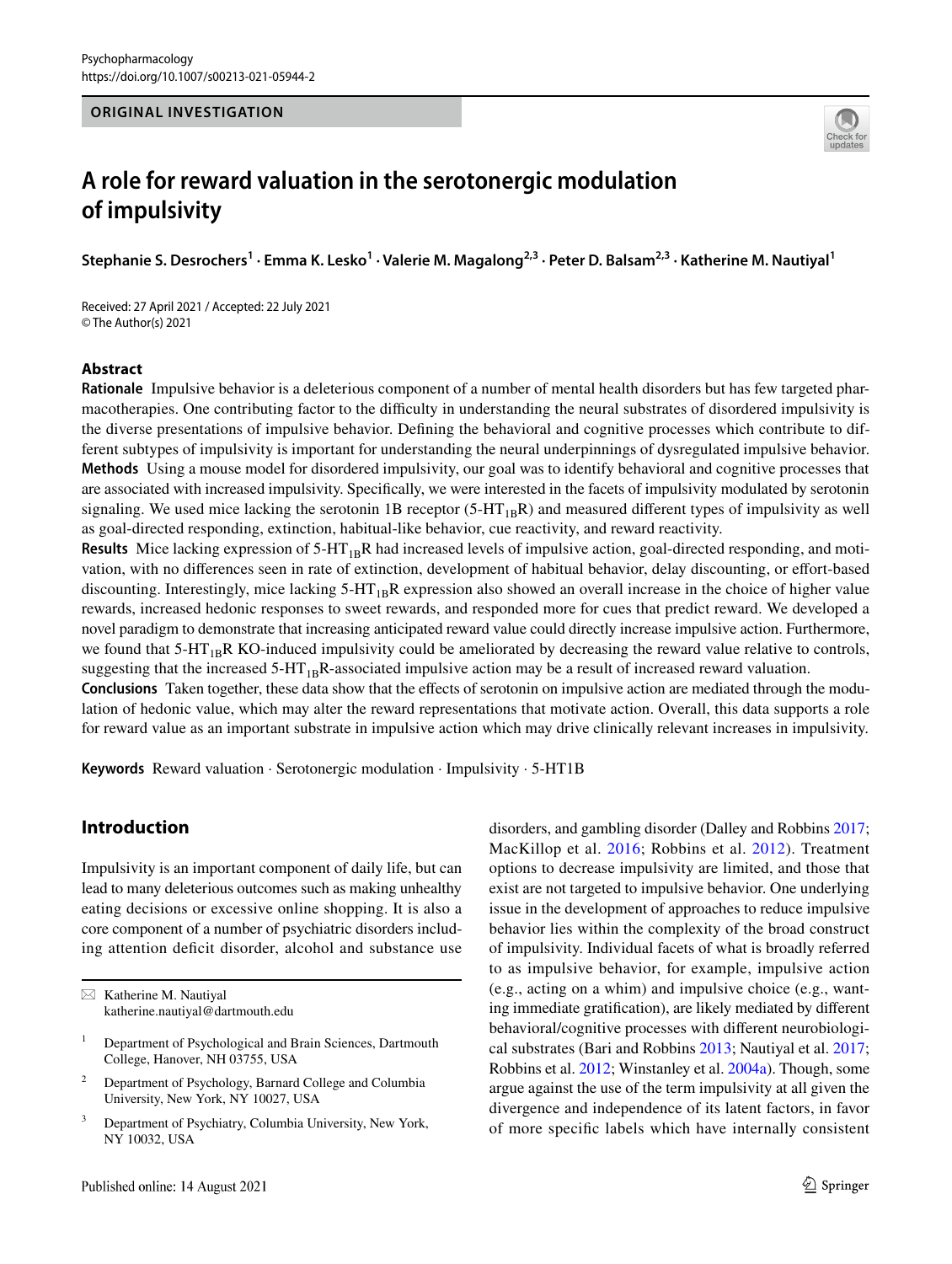behavioral and neurobiological substrates (Strickland and Johnson [2020\)](#page-16-3). Furthermore, processes such as reward valuation, compulsivity, motivation, attention deficits, noveltyseeking, and anxiety have all been associated with some aspects of impulsivity using trait-level behavioral measures in humans (particularly in psychiatric populations) and in preclinical models (Chamorro et al. [2012](#page-15-2); Dalley et al. [2011](#page-15-3); Diergaarde et al. [2008;](#page-15-4) Ferland et al. [2014;](#page-15-5) Lovic et al. [2011](#page-15-6); Moustafa et al. [2017;](#page-16-4) Weafer et al. [2014\)](#page-16-5). Understanding how these behavioral and cognitive substrates are causally associated with diferent components of impulsive behavior will lead to an understanding of the behavioral/cognitive scaffolding and associated underlying neural circuits which lead to dysregulated impulsivity.

Ours and others' previous work has examined how different dimensions of impulsivity can be dissociated, behaviorally and biologically (Dalley and Robbins [2017;](#page-15-0) Nautiyal et al. [2017;](#page-16-1) Winstanley et al. [2004b;](#page-16-6) Zeeb et al. [2016,](#page-16-7) [2013](#page-16-8)). Specifcally, impulsive action, characterized by the reduced ability to withhold or delay responses, is independent from impulsive choice, which includes an exaggerated discounting of future or risky rewards. While many studies have focused on the role of dopamine in the modulation of impulsivity, serotonin signaling is particularly relevant when focusing on dissociation of the neurobiology of impulsive choice from impulsive action. Manipulation of serotonin signaling in humans and rodents supports its role in modulating impulsive action specifcally (Fletcher et al. [2007](#page-15-7); Higgins et al. [2016](#page-15-8); Winstanley et al. [2004a](#page-16-2); Worbe et al. [2014](#page-16-9)). The mechanisms of these effects are likely through a number of the 14 serotonin receptors including  $5-HT_{1B}$ , 5-HT<sub>2A</sub>, and 5-HT<sub>2C</sub>. We previously reported that mice lacking the  $5-HT_{1B}$  receptors show increased impulsive action, but not impulsive choice (Brunner and Hen [1997](#page-15-9); Nautiyal et al. [2015,](#page-16-10) [2017](#page-16-1); Pattij et al. [2003](#page-16-11)). Interestingly, in humans,  $5-HT_{1B}R$  has also been implicated in disorders which present with dysregulated impulsivity, such as substance use and gambling disorders. Cocaine-dependent individuals had reduced  $5-HT_{1B}R$  activation compared to controls (Matuskey et al. [2014](#page-15-10)), and single-nucleotide polymorphisms in *htr1b* were associated with cocaine, alcohol, and heroin abuse (Cao et al. [2013](#page-15-11)). In preclinical models, genetic knockout of  $5-HT_{1B}R$  caused increases in cocaine self-administration in mice (Rocha et al. [1998](#page-16-12)), and administration of a 5-HT<sub>1B</sub>R agonist decreased behavior motivated by both cocaine and sucrose rewards (Acosta et al. [2005\)](#page-14-1).

Serotonin signaling could act through several cognitive and behavioral mechanisms which may promote difficulty withholding responses (elevated impulsive action). While it is common to attribute this type of impulsivity to a deficit in inhibitory control, behavioral action is a product of both inhibitory and excitatory processes. Given intact inhibitory control mechanisms, an exaggerated representation of reward value may also make "holding back" difficult due to increased drive, resulting in increased impulsivity. The representation of reward value that motivates behavioral responding arises from experiences with the current hedonic value of rewards (Balleine and Dickinson [1998](#page-14-2); Dickinson and Balleine [1994](#page-15-12); [2002\)](#page-15-13). When response-outcome contingencies are learned, the likelihood of responding is guided by the incentive value of the outcome, which can be seen in the hedonic reaction (Dickinson and Balleine [1995](#page-15-14)). For example, when subjects are hungry, food rewards have greater value than when subjects are sated, and thus hedonic reactions are diminished. When the expected reward value is lowered, motivation is also reduced. While the hedonic reactions to reward referred to as "liking" and the motivational processes that energize behavior referred to as "wanting " can be dissociated, wanting is generally directed at available outcomes that are liked (Berridge et al. [2009,](#page-14-3) [1989](#page-14-4); Smith and Berridge [2007;](#page-16-13) Ward et al. [2012\)](#page-16-14). Here we refer to the increased responding for an appetitive outcome as reward reactivity to include components of both liking and wanting.

Both increased reward reactivity and increased impulsivity are found in patients with substance use disorders, and potentially represent risk factors for the development of addictive disorders (Crane et al. [2018;](#page-15-15) Dissabandara et al. [2014;](#page-15-16) Jonker et al. [2014;](#page-15-17) Kamarajan et al. [2015;](#page-15-18) Verdejo-García et al. [2008](#page-16-15)). In this framework, substance use disorders may arise from defcits in inhibitory control, but also from exaggerated hedonic valuation and/or through increased incentive salience, as in the Incentive-Sensitization Theory (Berridge and Robinson [2016](#page-14-5)). It is possible that the contribution of the  $5-HT_{1B}R$  to drug-seeking behaviors is due to the modulation of hedonic reactions to drugs, at least in part. Reward reactivity has also been implicated in gambling disorder, with increased pleasure derived from winning potentially promoting the escalation of the behavioral addiction (Gaher et al. [2015](#page-15-19); Jimenez-Murcia et al. [2017](#page-15-20)). Additionally, in gambling disorder patients, levels of  $5-HT_{1B}R$  in brain regions associated with reward processing, including the ventral striatum, correlated with the severity of the disorder (Potenza et al. [2013\)](#page-16-16). These considerations suggest the possibility that  $5-HT_{1B}R$  may impact impulsivity through changes in hedonic reactions and thus alter the representation of the value of a reward that motivates behavioral action.

The goal in the present studies was frst to investigate what behavioral/cognitive processes, such as reward valuation, contribute to deficits in behavioral inhibition, and second to understand which process mediates the effect of serotonin on impulsive action. Specifcally, we explored the effect of  $5-HT_{1B}R$  on potential substrates of impulsivity including goal-directed responding, motivation, habitual-like responding, and hedonic responding. While each of these can be conceptualized as unique behavioral phenotypes with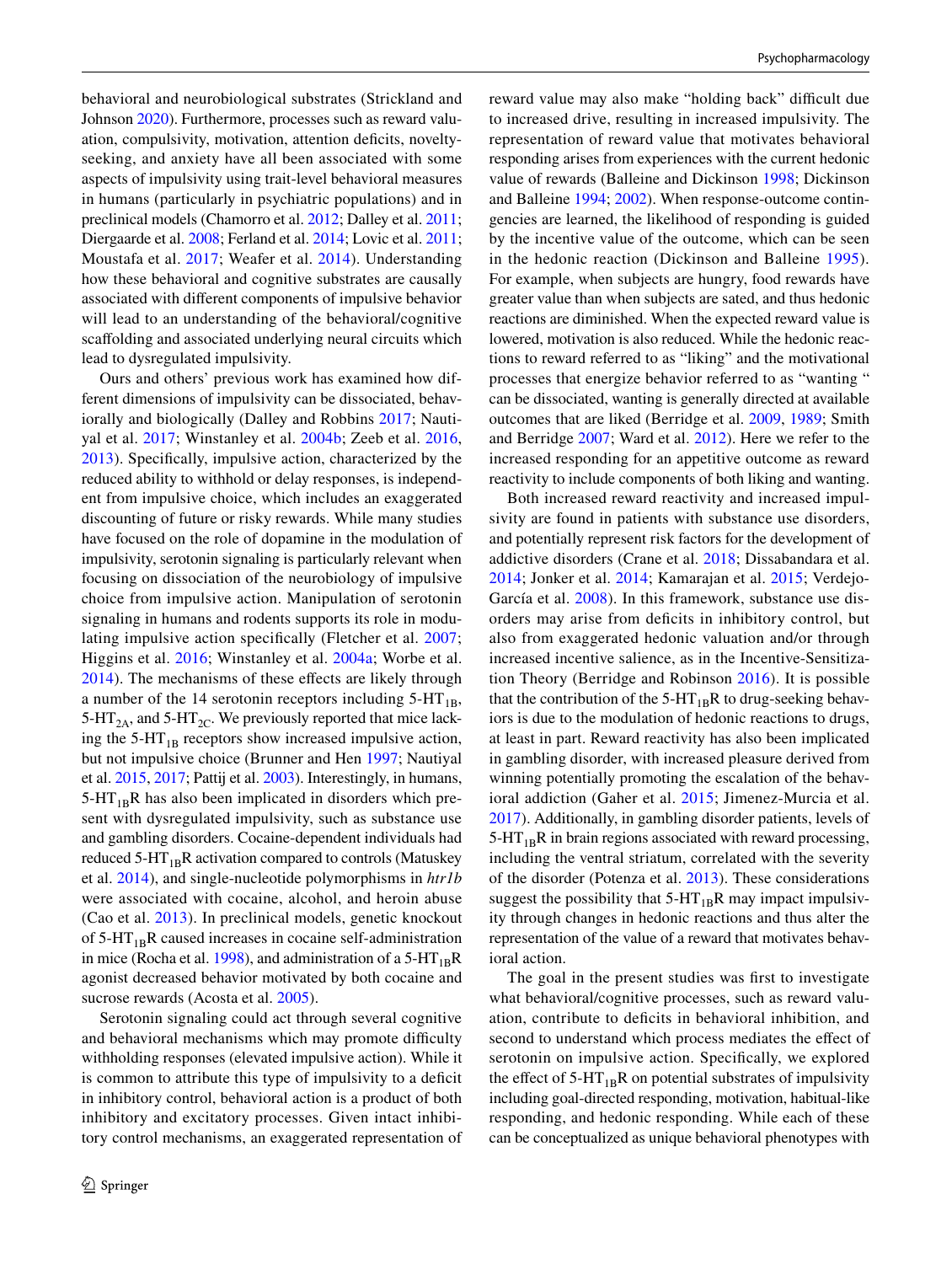distinct neural substrates, we focused on how alterations in impulsive action could potentially be subserved by changes in these processes. We specifcally tested the hypothesis that the infuence of serotonin on impulsivity is mediated by effects on the valuation of reward outcome. Additionally, by assessing these phenotypes in a mouse model for pathological impulsivity with deficits limited to impulsive action (absence of  $5-HT_{1B}R$ ), we were also able to determine how associated behavioral mechanisms are related to diferent domains of impulsivity (Winstanley et al. [2004a](#page-16-2)). Coming to a better understanding of the specifc neural *and* behavioral substrates of diferent dimensions of impulsivity will help us understand how these components combine to generate dysregulated impulsivity in psychiatric disorders.

# **Methods**

#### **Mice**

Animals were bred in the Center for Comparative Medicine at Dartmouth College, or in the Department of Comparative Medicine at the New York State Psychiatric Institute. All mice were weaned at postnatal day (PN) 21 into cages of 2–5 same sex littermates on a 12:12 light–dark cycle, and maintained on ad lib chow until experimental operant behavioral testing began at 10–14 weeks. The foxed tetO1B mouse model was used to generate groups of mice lacking expression of  $5-HT_{1B}R$  through crosses to a βActin-tTS mouse line (tetO1B +/+females crossed to tetO1B +/+:: $\beta$ ActintTS+males), as previously reported (Nautiyal et al. [2015](#page-16-10)). In the validation of the Variable Value Go/No-Go paradigm, only tetO1B +/+ control mice were used. In all other studies, tetO1B:: βActin-tTS + mice and their littermate controlstetO1B:: βActin-tTS−mice were used. For the adult rescue groups, tetO1B:: βActin-tTS + mice were fed chow with doxycycline (DOX; 40 mg/kg, BioServ) beginning at PN60 in order to rescue expression of the  $5-HT_{1B}R$  in the adult mouse, as previously validated and reported (Nautiyal et al. [2015\)](#page-16-10). All procedures were approved by the Institutional Animal Care and Use Committees of the New York State Psychiatric Institute or Dartmouth College.

A summary table of the mice used in these experiments is provided in Table  $S1$ . One group of male ( $N=23$ ) and female (*N*=35) mice were used in goal-directed behavior, extinction, concurrent choice, and satiety-induced devaluation. One mouse was excluded from progressive ratio due to technical issues, and one mouse died prior to the test, resulting in *N*=22 males and *N*=34 females included in the fnal analysis for the progressive ratio. Subsets of the total group were used in satiety-induced devaluation experiments (males  $N = 23$ , females  $N = 18$ ) and Go/No-Go and delay discounting (males *N*=12, females *N*=8). One mouse

was excluded from delay discounting due to not meeting criteria (see delay discounting methods below). A separate group of mice was used to test efort-based discounting (males  $N=7$ , females  $N=14$ ). Two mice were excluded from effort-based discounting due to not meeting criteria. A group of mice  $(N=19)$ , all female) were used to test free consumption of evaporated milk diluted at diferent concentrations. Additional groups of naïve mice were used in the lickometer (males *N*=6, females *N*=5) and Pavlovian-toinstrumental transfer (PIT; males  $N=6$ , females  $N=9$ ) studies. One mouse was excluded from the PIT study because of a failure to lever press. An additional naïve group of 12 control mice (males  $N=7$ , females  $N=5$ ) was used for the validation study of the novel Variable Value Go/No-Go paradigm. Finally, for the study of the role of the  $5-HT_{1B}R$  in the Variable Value Go/No-Go paradigm, an additional group of naïve mice (males  $N=14$ , females  $N=7$ ) was used to test the effect of  $5-HT_{1B}R$  expression. Three mice were removed due to not meeting criteria during lever training. A subset of the animals from this experiment (males  $N=13$ , females  $N=5$ ) were used to examine the effect of  $5-HT_{1B}R$  expression on chow consumption.

### **Operant behavioral apparatus**

Operant studies were conducted in eight identical chambers (Med Associates, St. Albans, VT) individually enclosed in ventilated isolation boxes. Each operant chamber consisted of stainless steel modular walls, and stainless steel bar foors. Each chamber contained a noseport receptacle for the delivery of liquid reward by a dipper (0.02 ml cup volume), with head entry detected by an infrared beam break detector. On either side of the noseport, the chamber contained two ultra-sensitive retractable stainless steel levers placed 2.2 cm above the chamber foor. In paradigms in which only one of the two levers was used, the lever was counterbalanced across mice and remained the same throughout all paradigms. There were LEDs located above each lever, and a houselight and speaker located on the upper portion of the wall opposite the levers. A computer equipped with MED-PC IV (Med Associates Inc., St Albans, VT) computer software delivered stimuli and collected behavioral data.

#### **Operant behavioral training**

Operant training and testing were run 5–7 days a week. Mice were maintained at approximately 90% of their freefeeding weight. Water was provided ad libitum throughout the experiment. Undiluted evaporated milk was used as the reward for all operant studies in MedAssociates chambers. All mice were frst trained to retrieve an evaporated milk reward through head entry into the receptacle, and then trained to press one of the two retractable levers to receive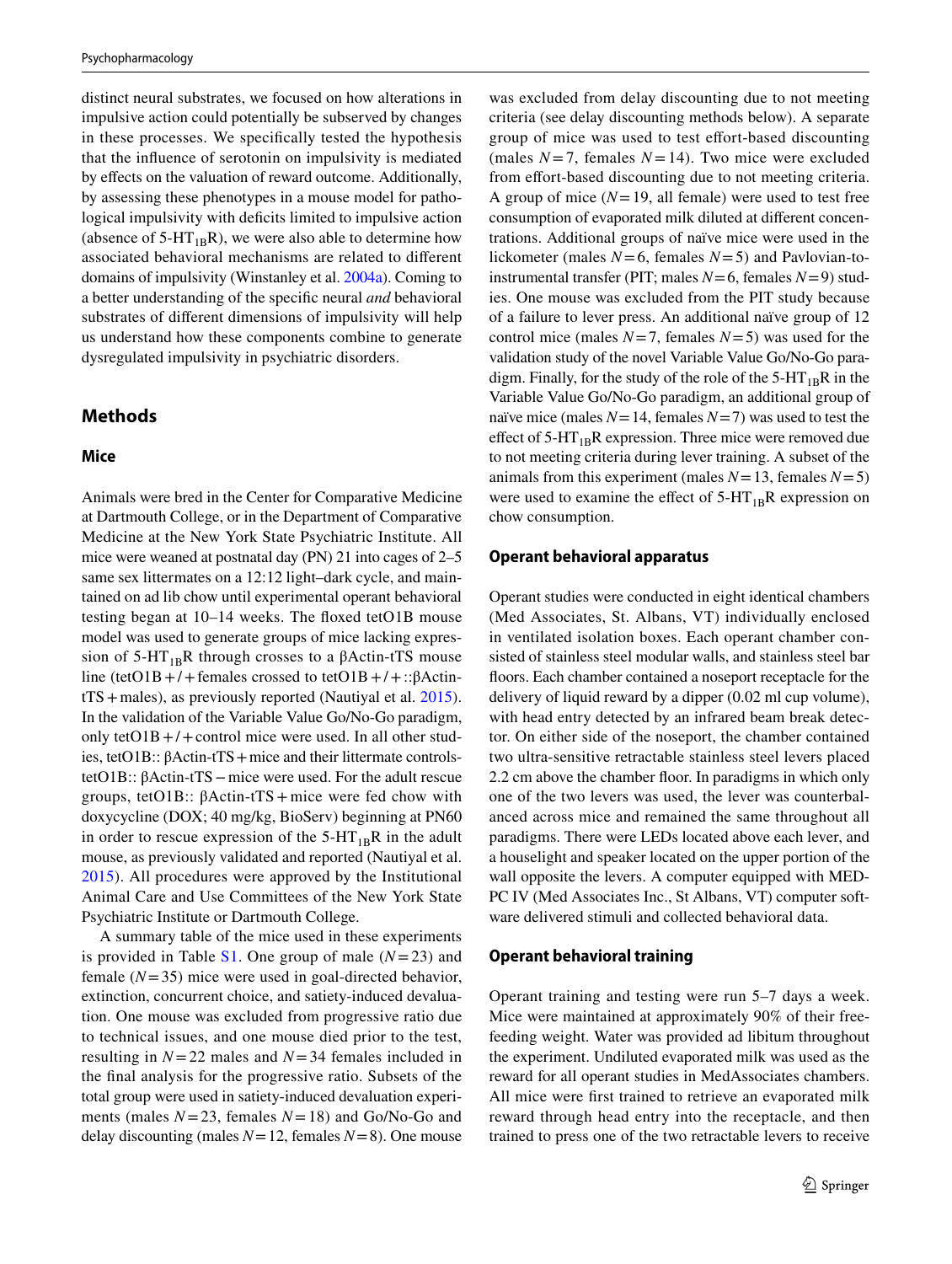the evaporated milk reward on a continuous reinforcement (CRF) schedule. Daily sessions ended when mice received a maximum of 60 rewards, or after 60 min elapsed if the maximum had not been reached. Mice were trained until the criterion of 55 lever presses in a 60-min session was reached. The mice were then trained on a random ratio (RR) schedule of escalating effort requirements (3 days of RR-5, 3 days of RR-10, 3 days of RR-20). The data from the last day on each schedule was analyzed. Subsequently, they were tested in extinction trials, concurrent choice, satiety-induced devaluation (a subset), and then progressive ratio. A subset of mice were then tested in Go/No-Go and delay discounting paradigms.

# **Progressive ratios of responding**

Following random ratio testing, mice were tested on a progressive ratio (PR) schedule for three consecutive days. A PRx2 schedule was used in which the number of lever presses required to receive a reward doubled following each reward. The session ended following either 2 h, or a 3-min period in which no lever presses were recorded (Drew et al. [2007](#page-15-21)). The total number of lever presses were summed over the session. One mouse was excluded from analysis due to technical problems with the operant box.

# **Extinction testing**

Mice were exposed to an RR-20 schedule of reinforcement for 3 days, before being tested in 3 consecutive days of extinction training. Mice were placed in the operant box with the lever extended; however, rewards were not administered. Lever presses and head entries were recorded for the duration of the 60-min extinction sessions.

# **Concurrent choice**

Following 3 days of RR-20 schedule of reinforcement, mice were placed in the operant box on each of 2 days with either freely available chow pellets or freely available evaporated milk in a cell culture dish. The lever of the operant box was also extended and was rewarding the mice with evaporated milk on a RR-20 schedule. These chow and milk conditions were counterbalanced across mice over the 2 days separated by a no choice RR-20 schedule day. Chow pellets and the dish of evaporated milk were weighed before and after the test session. Lever presses and head entries were recorded during the 60-min session.

### **Satiety‑induced devaluation**

Following 3 days of RR-20 schedule of reinforcement, mice were prefed either chow or evaporated milk on each of 2 days, counterbalanced across mice. Mice were placed individually in a holding cage similar to their home cage for 1 h, and were free to consume an unlimited amount of either chow or evaporated milk presented in a cell culture dish. Chow pellets, the dish of evaporated milk, and the mice were weighed before and after the hour-long prefeeding session. Mice were then placed in the operant box and allowed to lever press for a RR-20 schedule of reinforcement. Lever presses and head entries were recorded during the 60-min session.

# **Food consumption**

Mice were temporarily housed in individual cages for measurement of food consumption with ad lib access to water. Mice were placed on the food restriction protocol 48 h prior to testing in the "food restricted" state testing, to mimic the food restriction state of the operant paradigms which consisted of 1.5 h free access to chow daily. Twenty-four hours following the 1.5 h free access, chow was returned to mice and intake was measured at 1 h, 3 h, and 24 h time points. Following this 24 h ad lib period, mice continued to have free access to chow for an additional 48 h prior to "sated" state testing, when intake was recorded for a 24-h period.

# **Go/No‑Go**

Mice were trained and tested as previously described (Nautiyal et al. [2015\)](#page-16-10). Briefy, following training on Go Trials, mice were presented with 7 daily sessions consisting of 30 discrete Go trials and 30 No-Go trials which were pseudorandomly presented across blocks of 10 trials with a variable ITI averaging 45 s. In No-Go trials, the lever was presented simultaneously with 2 cues (the house lights turning off, and a small LED light above the lever turning on). A lever press during the 5-s trial caused the lever to retract, the house lights to turn on, the LED light to turn off, and a new ITI to begin without any reward for that trial. A lack of presses during the 5-s trial resulted in a reward presentation. The impulsivity index was calculated by subtracting the proportion of correct No-Go trials from the proportion of correct Go trials.

# **Delay discounting**

Mice were trained and tested as previously described (Nautiyal et al. [2017](#page-16-1)). Briefy, following training mice were presented with two levers for which presses resulted in either small or large  $(3 \times$ volume) rewards. The large reward was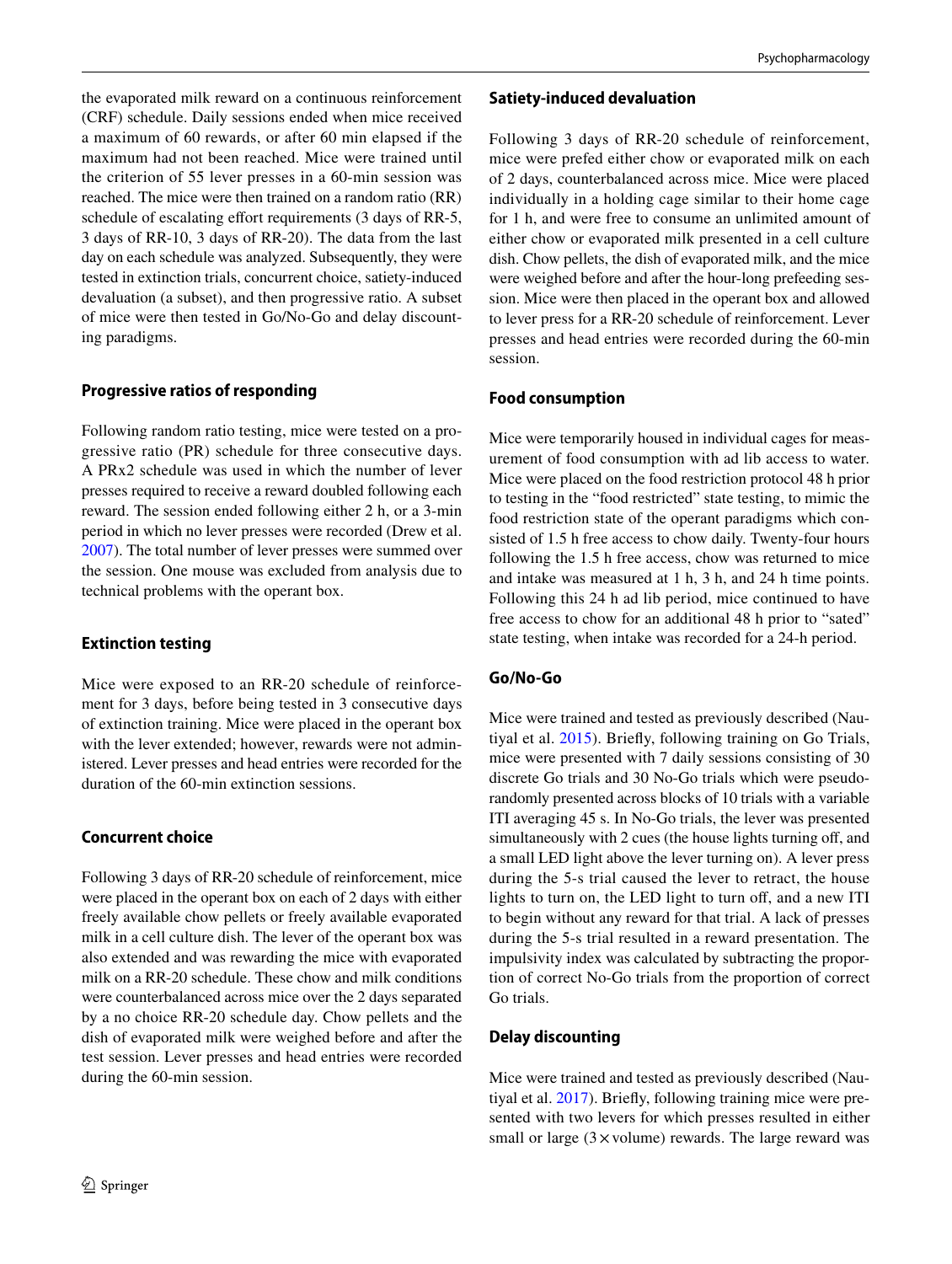assigned to the lever which was initially least preferred by the mice, and remained consistent throughout the paradigm. Each daily session began with 10 forced choice trials (fve on each lever randomly distributed) to ensure a minimum experience with each lever in each session, before presentation of 20 experimental choice trials. Mice were trained in 14 sessions with no delays on either lever. One mouse was eliminated because it did not meet the criteria of greater than 25% preference for the large lever averaged over the last 3 sessions. Subsequently, a delay was introduced after the large reward lever was pressed, before the reward was presented. There was no delay for the small reward, and time delays for the large reward (0, 2, 4, 6, 8, or 10 s) were presented in separate sessions with 3 days for each time delay, in ascending delay order. Data were used from the last session of each time delay. A linear equation was ft to the preference data for each mouse over all delays, and the slope, intercept, and indiference point (imputed delay at 50% preference) were calculated from the linear regression.

#### **Efort discounting**

Mice were initially trained as described for the delay discounting paradigm by presenting two levers for which presses resulted in either small or large  $(3 \times volume)$ rewards. The large reward was assigned to the lever which was initially least preferred by the mice, and remained consistent throughout the paradigm. Each daily session began with 10 forced choice trials (five on each lever randomly distributed) to ensure a minimum experience with each lever in each session, before presentation of 20 experimental choice trials. Mice were trained in 14 sessions, after which two mice were eliminated because they did not meet the criteria of>25% preference for the large lever averaged over the last 3 sessions. Subsequently, the fxed ratio (FR) schedule was increased from FR1 for the large reward lever, with 3 days at each of the follow schedules: FR2, FR4, FR8, FR16, FR24, and FR32. The small reward lever remained at the FR1 schedule throughout the paradigm. Any single press to the small reward lever resulted in presentation of the small reward and termination of the trial. Percent preference for the large reward was calculated as the percentage of choice trials in which the large reward was obtained. Data from the last session at each FR schedule are presented and used for statistical analysis.

#### **Consumption of varied value rewards**

Prior to testing in this paradigm, mice were previously exposed to evaporated milk in both consumption tests and 13 weeks of operant behavioral testing under food restriction (as described above) rewarded with 100% evaporated milk in a variety of reinforcement paradigms (data not shown). For the reward testing, mice were placed individually in a cage and given 5-min free access to a small cell culture dish (Falcon,  $35 \text{ mm} \times 10 \text{ mm}$ ) with varying concentrations of evaporated milk in a separate clean cage identical to their home cage. Milk concentration was varied across 5 days of testing, with 33%, 66%, 100%, 66%, and 33% on each day respectively (data was only analyzed for frst 3 days because of anchoring efects on the descending concentration presentation). Mice were weighed immediately before and after testing to determine milk consumption during the session. Because of the potential inaccuracies in weighing the dishes due to milk spillage or bedding being pushed into the dishes, change in mouse weight was used to assay consumption over this short 5-min timeframe.

### **Lickometer**

A Davis Rig 16-bottle Lickometer (Med Associates MED-DAV-160 M) was used to test the effect of  $5-HT_{1B}R$  expression on reward reactivity to various concentrations of sucrose in sated and restricted conditions as described previously (Ostlund et al. [2013](#page-16-17)). Mice were water restricted for 5 days of initial training, during which mice were placed individually in the apparatus and allowed to drink water for 30 min from the spout which recorded licks using a capacitance-based system. Subsequently, mice were maintained on ad libitum water, except for the night before exposure to a new concentration of sucrose to promote maximal consumption for habituation to the new taste. Mice were exposed daily to sucrose in the testing chamber in a number of conditions, and licking behavior was recorded for 30 min. The order of exposure was 10% sucrose with water restriction (1 day), 10% sucrose with food restriction (2 days), and 10% sucrose sated (2 days). These conditions were then repeated in the same order with 2% sucrose. For food restricted conditions, mice were food deprived from the previous days' testing, and given 1 h free access to food following testing. For sated conditions, mice had ad lib access to food and water for at least 24 h. Conditions were run for two consecutive days to measure stability of licking within each set of parameters. There were no diferences between any 2 days within the same condition, so data was averaged across the 2 days for analysis. The number of licks over the whole session and lick rate for the frst 2 min were analyzed. The frst 2-min lick rate was used as a way to assess hedonic component of licking behavior without the infuence of post-ingestion satiety-related factors (Davis [1973;](#page-15-22) Glendinning et al. [2002](#page-15-23)).

### **Pavlovian‑to‑instrumental transfer**

Mice were tested in a modifed Pavlovian-to-instrumental transfer protocol aimed at assessing the extent to which a Pavlovian conditioned stimulus (CS) can support the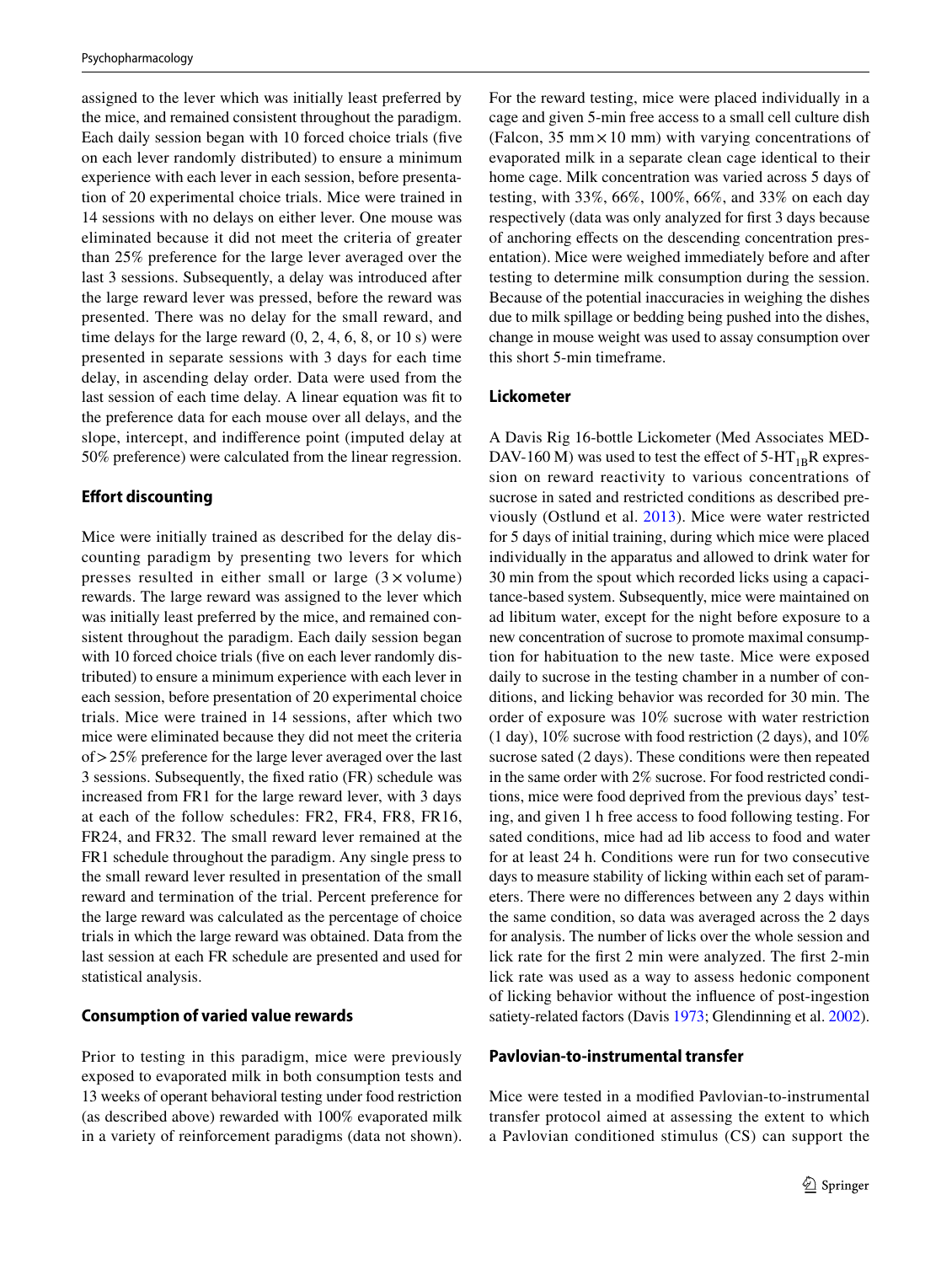acquisition of a novel instrumental response, as previously described (O'Connor et al. [2010\)](#page-16-18). All mice were frst trained to retrieve an evaporated milk reward through head entry into the reward receptacle of the Med Associates chambers for 5 sessions. Mice were then trained for 12 sessions in a Pavlovian conditioning phase in which a cue (conditioned stimulus, CS) was paired with an evaporated milk reward. In each session, mice experienced 20 CS + presentations (10 s 10 Hz click or white noise) in which a dipper containing evaporated milk reward was presented for 5 s following the cue onset. In each session, mice also experienced 20 presentations of a CS−with which no reward was associated. CSs were presented in a pseudo-random order, with variable ITIs averaging 60 s (30–90 s range). The conditioned stimuli of either a click or white noise were counterbalanced across mice. The number of nosepokes into the reward receptacle was analyzed during CS+and CS−presentations for all sessions with the immediately preceding 10 s of ITI responding subtracted out (elevation score). There was no instrumental conditioning phase, and so the instrumental transfer test was performed on the day following the 12th Pavlovian conditioning session. In the transfer test session, mice were presented with two levers extended for 45 min. A drop of evaporated milk reward was placed on each lever to promote lever pressing. Lever presses resulted in a 3-s presentation of either the CS+or CS−, but no reward was presented. The CS paired with the left or right lever was counterbalanced across mice and CS type. The number of presses to each lever was recorded, and grouped by association with CS+or CS−across mice. The diference score (CS+minus CS−lever presses) was calculated for each mouse.

# **Variable value Go/No‑Go paradigm**

To assess the efect of reward value on impulsive action, we developed a novel paradigm based on the Go/No-Go Test of impulsive action. Mice were trained as described in Operant Behavioral Training, except CRF training took place with both levers extended such that pressing either lever provided reward. All mice initially sampled each lever. For the validation study, training continued for 6 days, by which point all mice had formed stable and strongly biased lever preferences, which was determined based on average percentage of presses during the fnal three days of CRF training (range 77 to 100%). For the experimental study, training continued for 7 days, with 3 mice being excluded from future testing due to not acquiring lever pressing behavior. The remaining mice again formed biased lever preferences (range 61 to 100%). In order to cause a reversal of their preference, the less preferred lever was then rewarded with three times the amount of evaporated milk reward compared to the more preferred lever, which remained at 0.02 ml evaporated milk. In order to deliver the larger, 0.06 ml reward, the dipper

was activated three times in short succession, as previously described. In these reversal sessions, mice were presented with 10 forced choice trials (5 per lever) in which only one lever was extended until the lever was pressed (requiring them to sample each lever), followed by 20 choice trials in which both levers were presented. Mice were required to reach a criterion of 25% choice for the higher reward lever (averaged over the fnal 3 days of training) in order to be included in future testing. After 14 sessions, mice in the validation study were choosing the high reward lever  $69 \pm 6\%$ of the time (averaged over the fnal 3 days of training). In the experimental study, 3 mice failed to reach the 25% criterion and were removed. With this exclusion, mice chose the higher reward lever  $57 \pm 3\%$  of the time (averaged over the fnal 3 days of training). Sixty trials were presented in each session, with 30 trials presented on each of the large and small reward levers randomly in blocks of 10 trials. In all trials, the lever extended for 5 s. A press within 5 s initiated reward delivery, and lever retraction ("Successful Go Trial"). Otherwise, the lever retracted after 5 s and no reward was delivered ("Unsuccessful Go Trial"). Finally, mice were exposed to 8 sessions in which No-Go trials were added such that there were 16 Go and 16 No-Go trials on each lever (64 total trials/session). In No-Go trials, the lever was presented simultaneously with 2 cues (the house lights turning off, and a small LED light above the lever turning on). A lever press during the 5-s trial caused the lever to retract, the house lights to turn on, the LED light to turn off, and a new ITI to begin without any reward for that trial ("Unsuccessful No-Go Trial"). A lack of presses during the 5-s trial resulted in a reward presentation ("Successful No-Go Trial"). Hit rate was calculated as the proportion of Successful Go trials and the false alarm rate as the proportion of Unsuccessful No-Go trials, respectively averaged over all days. Impulsivity index was calculated for small and large reward levers by subtracting the proportion of correct No-Go trials from the proportion of correct Go trials. This composite index has a maximum score of  $+1$ , which indicates highest impulsive responding (always responding on Go and No-Go trials). The minimum score of−1 indicates lowest impulsive behavior, essentially never responding on either No-Go or Go trials. The latency to lever press was also recorded for each trial and averaged across days; the latency was recorded as the maximum 5 s if there was no lever press during the trial.

# **Statistical analysis**

Group effects were evaluated using analysis of variance (ANOVA), with post hoc Fisher's PLSD in StatView (SAS Software, Cary, NC) or SPSS (IBM, Armonk, NY). When pairwise comparisons were made following the primary ANOVAs, one-way ANOVAs were frst used to test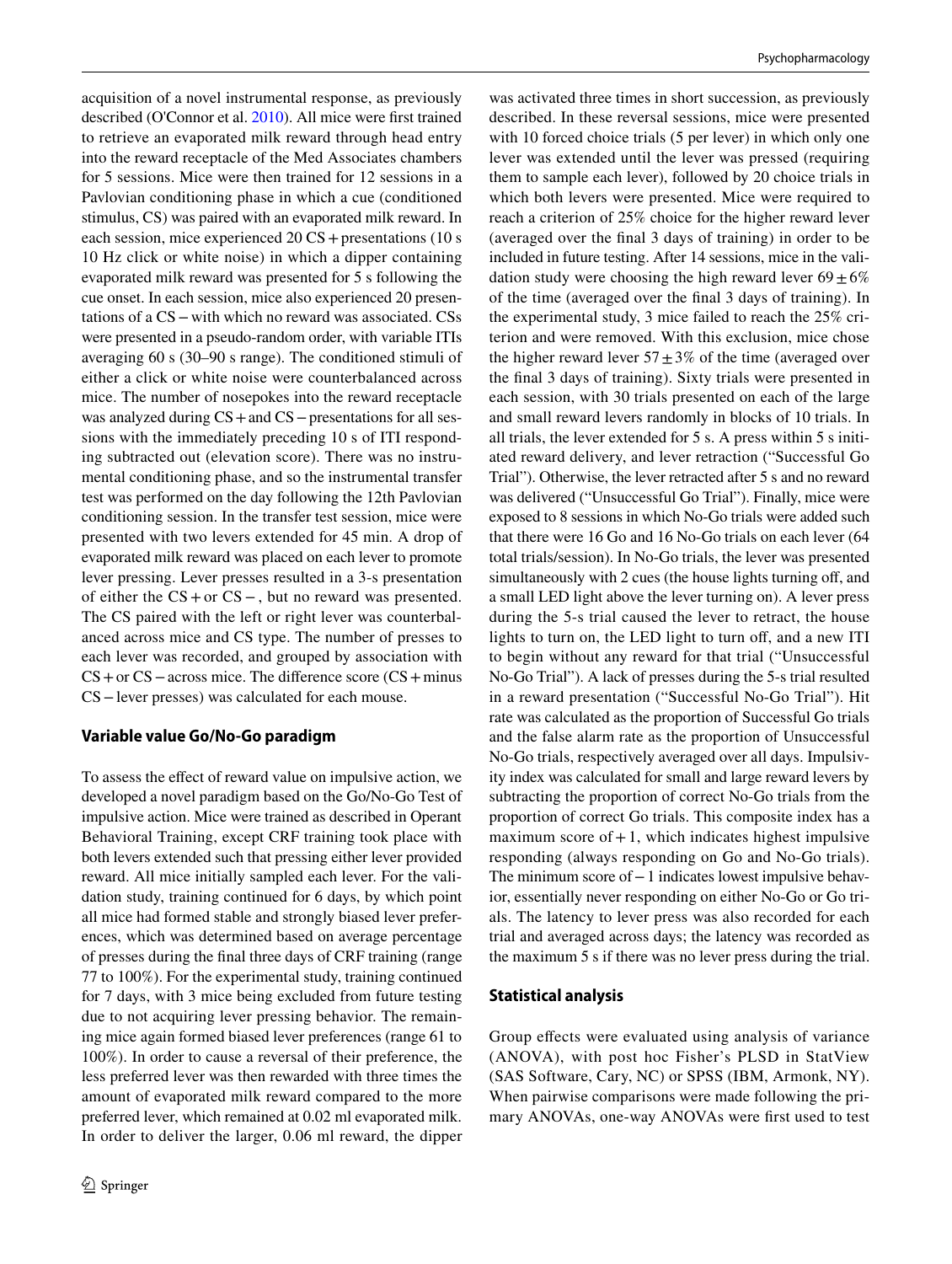group efects within conditions when there was a signifcant interaction in the repeated measures ANOVAs, followed by post hoc Fisher's LSD if there was an efect of  $5-HT_{1B}R$  expression. Two-way repeated measures ANO-VAs were used to assess the effects of  $5-HT_{1B}R$  (control, no expression, rescued expression) on concurrent choice and devaluation (5-HT<sub>1B</sub>R expression x condition [evaporated milk or standard chow]), random ratio  $(5-HT_{1B}R)$ expression  $\times$  RR schedule), progressive ratio (5-HT<sub>1B</sub>R expression  $\times$  3 days), and extinction (5-HT<sub>1B</sub>R expression  $\times$  3 days). For all remaining experiments, 5-HT<sub>1B</sub>R expression levels only included whole life knockout and control. Two-way repeated measures ANOVAs were also used for the standard Go/No-Go (5-HT<sub>1B</sub>R expression  $\times$  10 days), delay discounting (5-HT<sub>1B</sub>R expression  $\times$  delay), and effort discounting (5-HT<sub>1B</sub>R expression  $\times$  FR schedule). For delay discounting, a linear equation was also ft to data from each mouse. The slope, intercept, and fit  $(r^2)$  were compared between groups using unpaired *t*-tests. The indiference point, defned as the time delay when the preference was 50% was calculated for each mouse based on the linear equation, and compared between groups using an unpaired *t*-test. For the lickometer tests of hedonic value/reward reactivity, threeway mixed ANOVAs were used to determine the efects of  $5-\text{HT}_{1B}R$  expression, sucrose concentration, and fed state (restricted or sated). A two-way mixed ANOVA was used to analyze the efect of CS and genotype on nose poking during the Pavlovian training in the PIT paradigm, and an unpaired *t*-test was used to compare the diference score between genotypes on the instrumental transfer test. Two-way mixed ANOVAs were used for the efect of reward value on impulsivity in the Variable Value Go/ No-Go paradigm validation study (reward size  $\times$  10 days for impulsivity index; reward size  $\times$  trial type for hit rate/ false alarm rate and latencies). Three-way mixed ANOVAs were used to assess the effect of reward value and  $5-HT_{1B}R$ expression manipulation on impulsivity in the experimental Variable Value Go/No-Go paradigm  $(5-HT_{1B}R)$ expression  $\times$  reward size  $\times$  10 days for impulsivity index; 5-HT<sub>1B</sub>R expression  $\times$  reward size  $\times$  trial type for hit rate/ false alarm rate and latencies). Mixed ANOVAs, as appropriate, were also used to assess the interaction of sex with these variables. For food consumption, sex was found to have a significant effect; therefore, data was analyzed with a three-way mixed ANOVA for the effects of  $5-HT_{1B}R$ expression, time, and sex in the restricted condition, and a two-way ANOVA for the effects of  $5-HT_{1B}R$  expression and sex in the sated condition. There were no signifcant efects of sex on the remaining behaviors measured, and therefore, the sexes are combined for all other analyses presented.

### **Results**

Mice lacking  $5-HT_{1B}R$  expression showed increased responding on operant lever pressing including on random ratio and progressive ratio schedules, which was also interestingly reversed by adult rescue of receptor expression. For random ratio schedules,  $5-HT_{1B}R$  influenced the number of presses—mice lacking  $5-HT_{1B}R$  expression pressed 40–50% more than control and adult rescue mice (Fig. [1A](#page-7-0);  $F_{2,55} = 8.0, p = 0.0009$ . As the effort requirements increased, the effect of  $5-HT_{1B}R$  expression on lever pressing became larger ( $F_{4,110}$ =3.4,  $p$  = 0.0118 for interaction;  $F_{2,110}$  = 182.4, *p*<0.0001 for main efect of schedule). This suggests that the increased responding is related to goal-directed or motivated responding, rather than a general increase in activity which would likely be read out as increased responding equivalently across all schedules. Adult rescue of receptor expression rescued normal behavior which points to an online adult rather than developmental or compensatory mechanism of action (all post hoc  $p > 0.05$  for all schedules for adult rescue vs. controls).

To assess motivation, we used a progressive ratio (PRx2) schedule of responding and found that the absence of  $5-HT_{1B}R$  increased lever pressing, which was also reversed by adult rescue (Fig. [1B;](#page-7-0)  $F_{2,53}$  = 7.3,  $p$  = 0.0016). There were also significant effects of day  $(F_{2,106} = 70.1, p < 0.0001)$ and 5-HT<sub>1B</sub>R expression × day interaction ( $F_{4,106}=10.2$ ,  $p$  < 0.0001). Curiously, the effect of 5-HT<sub>1B</sub> R on lever pressing was only present on Day 1 (for post hoc comparisons of genotype,  $F_{2,53}$  = 12.0,  $p < 0.0001$ ;  $p < 0.0001$  for control and  $p = 0.0008$  for adult rescue compared to 5-HT<sub>1B</sub>R KO, *p*=0.4237 for control vs. adult rescue), and not on Days 2 or 3 ( $F_{2,53}$  < 2.1,  $p > 0.1378$ ).

One interpretation of the increased responding on the frst day, but not subsequent days of testing in the PR is that  $5-HT_{1B}R$  KO mice show faster extinction resulting in lower responding after Day 1. To test this idea, we measured extinction of lever pressing behavior in non-rewarded sessions following RR-20 training. Over 3 days of extinction sessions, while all mice decreased lever pressing  $(F_{2,110} = 153.9, p < 0.0001)$ , there were no significant effects of 5-HT<sub>1B</sub>R expression on number of lever presses (Fig. [1C](#page-7-0);  $F_{2,55} = 1.5$ ,  $p = 0.2376$  for main effect of 5-HT<sub>1B</sub>R expression;  $F_{4,110}$  = 1.3,  $p = 0.2705$  for interaction). The number of lever presses was also normalized to baseline lever pressing behavior to control for the higher starting point in mice lacking  $5-HT_{1B}R$  expression, and there were still no differences in extinction rates between groups (Fig. [1D;](#page-7-0)  $F_{2,55} = 1.6$ ,  $p = 0.2040$  for main effect of 5-HT<sub>1B</sub>R expression). This suggests that the behavioral pattern seen in the progressive ratio task is not due to diferences in extinction rate.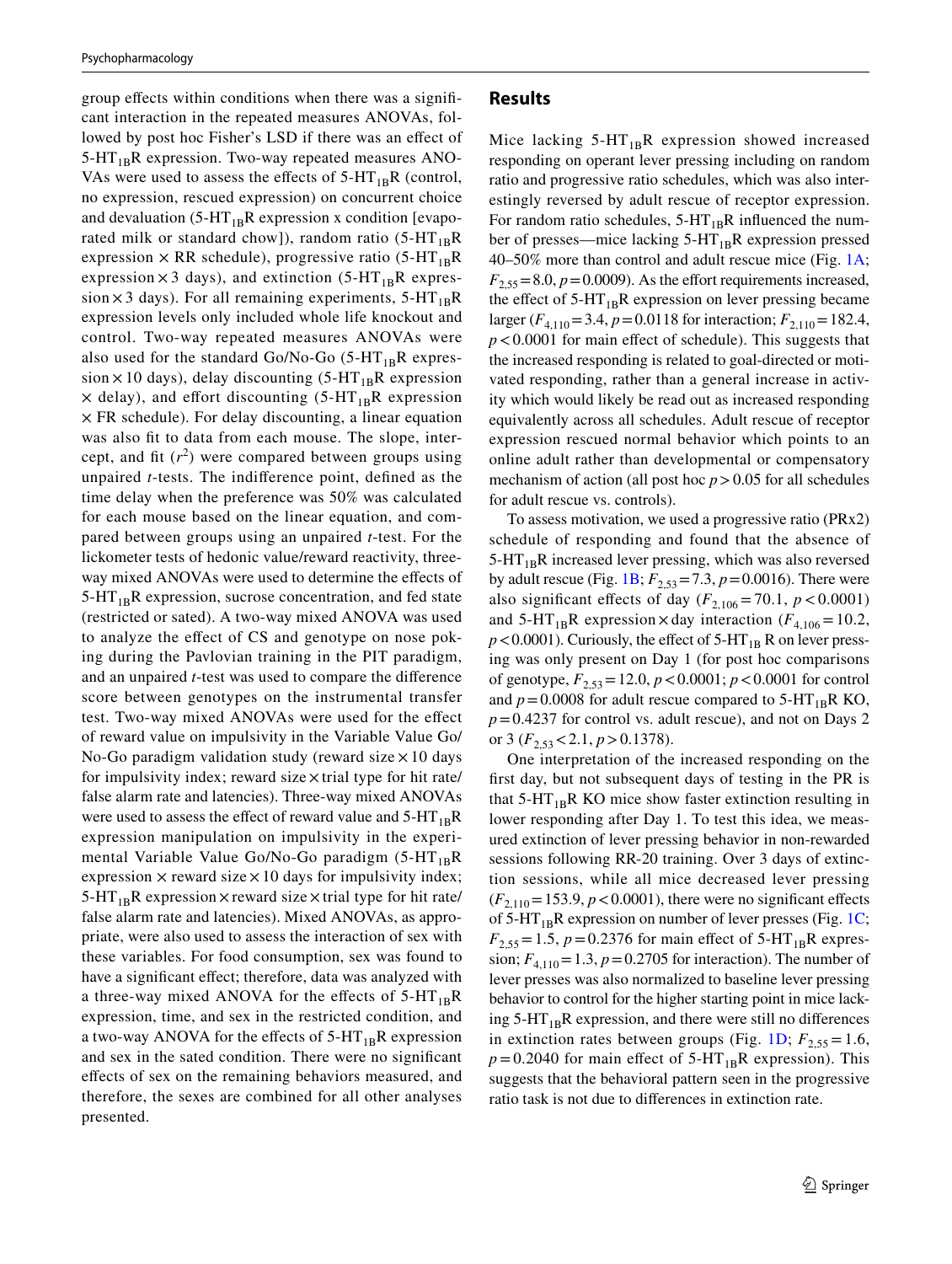

<span id="page-7-0"></span>Fig. 1 Lack of 5-HT<sub>1B</sub>R increases motivated responding. A Number of lever presses are shown during random ratio 5, 10, and 20 schedules of reinforcement.  $*p < 0.05$ , 5-HT<sub>1B</sub>R KO compared to control and adult rescue groups for RR-5 and RR-20.  $*+p<0.05$ , 5-HT<sub>1R</sub>R KO compared to control group, and  $p=0.054$  for 5-HT<sub>1B</sub>R KO vs. adult rescue for RR-10. **B** Number of lever presses are shown for a progressive ratio $\times 2$  schedule of reinforcement, presented over three

consecutive days. \*\*\* $p < 0.001$  and  $p = 0.0008$  for 5-HT<sub>1B</sub>R KO compared to control and adult rescue groups. **C** Lever presses shown during 3 extinction sessions, compared to the previous RR-20 session. **D** Percentage of presses from RR-20 baseline, during 3 sessions of extinction trials, binned by 5 min. All data shown are group  $means \pm SEM$ 

To further investigate effort-based decision making, we used a concurrent choice task in which mice were provided with a choice between freely available food/reward in the operant chamber or lever pressing for evaporated milk (Fig. [2A](#page-8-0)). There was an effect of  $5-HT_{1B}R$  expression on this efort-based operant task, with mice lacking the receptor continuing to press more despite having a freely available option  $(F_{2.55} = 3.6, p = 0.0345)$ . While all mice decreased their lever pressing behavior when the freely available option was evaporated milk compared to chow  $(F_{1,55} = 106.1,$  $p$ <0.0001), mice lacking 5-HT<sub>1B</sub>R expression continued pressing at 55% of their baseline rate despite concurrent access to freely available evaporated milk in the operant chamber, while control mice and mice with adult rescue of receptor expression reduced their pressing to 17% and 25% of their baseline rates, respectively (interaction term approaching significance  $F_{2,55}$  = 2.8,  $p$  = 0.069). All mice continued to lever press at high rates for evaporated milk when the freely available option was chow (average 97% of baseline). There were no group diferences in the consumption of the freely available reward, though all mice consumed more milk than food (Fig.  $2B$ ;  $F_{2.55} = 0.1$ ,  $p = 0.9187$  for main effect of 5-HT<sub>1B</sub>R expression;  $F_{1,55} = 325.8$ ,  $p < 0.0001$ for main effect of freely available option;  $F_{2,55} = 0.3$ ,  $p=0.7535$  for interaction). Taken together, these results suggest that  $5-HT_{1B}R$  expression could influence either the representation of the outcome value that guides goal-directed action or habitual-like responding.

We first tested the hypothesis that mice lacking  $5-HT_{1B}R$ respond more habitually and are less guided by the outcome/goal of their actions. To do this, we measured goaldirected behavior following satiety-induced devaluation of the reward. There were no significant effects of  $5-HT_{1B}R$ expression in this test of habitual-like behavior. All mice similarly reduced responding when pre-fed with evaporated milk reward, but not when pre-fed with chow, showing that mice were responding in a similar goal-directed, rather than habitual manner on the RR-20 schedule (Fig. [2C](#page-8-0);  $F_{2,38}$ =0.1, *p*=0.8929 for main effect of 5-HT<sub>1B</sub>R expression;  $F_{1,38} = 89.3$ ,  $p < 0.0001$  for main effect of prefed option;  $F_{2,38}$  = 2.1,  $p$  = 0.1318 for interaction). Furthermore, this suggests that the increased lever pressing behavior in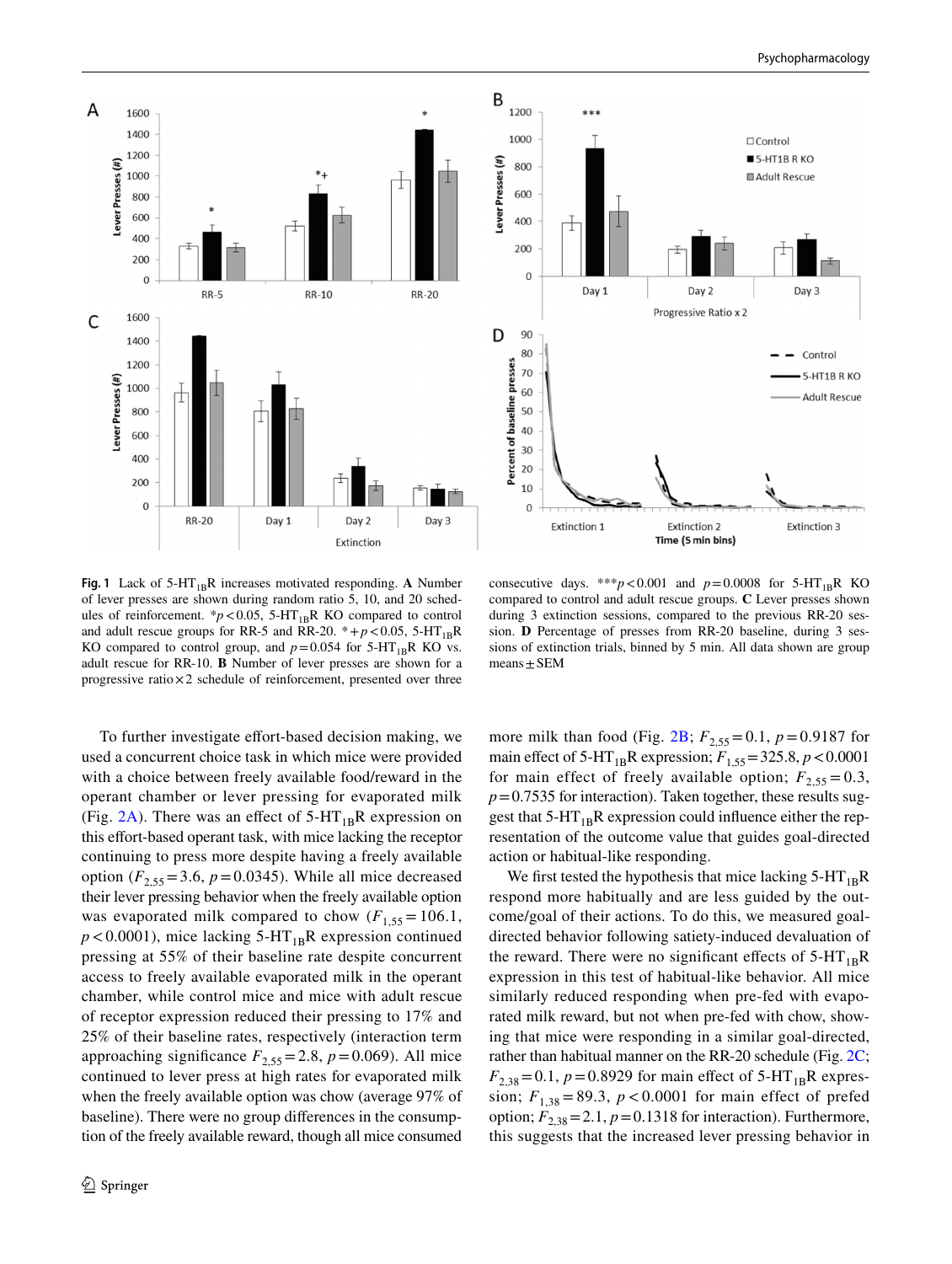



 $\sqcap$ Control

<span id="page-8-0"></span>**Fig. 2** Effects of  $5-HT_{1B}R$  on habitual and goal-directed responding. **A** Lever presses are shown as a percentage of a total presses from a baseline RR-20 schedule in conditions in which chow or evaporated milk were presented as free alternatives to lever pressing for evaporated milk. **B** The amount of free alternative chow or evaporated milk that was consumed during the operant session is shown. **C** Lever presses are shown as a percentage of a total presses from a base-

mice lacking  $5-HT_{1B}R$  in the concurrent choice paradigm is likely not a function of increased habitual-like responding, but rather potentially due to altered representations of the reward value. This is also supported by an increased intake in the pre-operant test satiety induction with mice lacking  $5-HT_{1B}R$  expression consuming more reward in the pre-operant feeding sessions, with the increase being larger in the milk compared to the chow condition (Fig. [2D](#page-8-0);  $F_{2,38}$  = 7.5, *p* = 0.0018 for main effect of 5-HT<sub>1B</sub>R expression;  $F_{1,38} = 343.9$ ,  $p < 0.0001$  for main effect of prefed option;  $F_{2,38}$  = 5.1,  $p = 0.0106$  for interaction; for post hoc pairwise comparisons of genotype, all *ps*>0.05 for control vs. adult rescue, all  $ps < 0.05$  for  $5-HT_{1B}R$  vs. control and adult rescue). Overall these results suggest that the behavioral differences seen in mice lacking  $5-HT_{1B}R$  are not likely due to increased habitual-like responding.

As previously shown, a lack of  $5-HT_{1B}R$  expression increases impulsive action, but not impulsive choice. Specifically, mice lacking the  $5-HT_{1B}$  receptor showed increased impulsive action in the  $Go/No-Go$  task (Fig.  $3A$ ), as

line RR-20 schedule in conditions in which mice were prefed chow or evaporated milk before the operant test session. **D** The amount of chow or evaporated milk that was consumed during the prefeeding session prior to operant session is shown. \* $p < 0.05$ , 5-HT<sub>1B</sub>R KO compared to control and adult rescue groups. All data shown are group means  $\pm$  SEM

measured by a reduced ability to inhibit behavioral responding on No-Go trials  $(F_{1,18} = 7.0 \text{ p} = 0.0167)$ . While they showed some improvement in their ability to inhibit level presses on No-Go trials over 10 training sessions, this was slower and reduced compared to control mice  $(F_{9,162} = 3.1,$  $p=0.0017$  for interaction;  $F_{9,162}=8.1, p<0.0001$  for main efect of session). We also used a delay discounting paradigm as a second test of impulsivity aimed at measuring the impulsive choice dimension (Fig.  $3B$ ). There was a significant main effect of delay  $(F_{5,85} = 62.6, p < 0.0001)$  as well as an effect of  $5-HT_{1B}R$  expression on preference for the large reward  $(F_{1,17} = 12.4, p = 0.0026)$ , with no interaction between 5-HT<sub>1B</sub>R expression and delay ( $F_{5,85}=1.6$ ,  $p=0.1649$ ). Therefore, interestingly, mice lacking 5-HT<sub>1B</sub>R expression did not show increased choice impulsivity, but rather an overall *increase* in preference for the large reward. This is represented by an increased indifference point  $(t_{17}=2.4, p=0.0281)$ —the delay length at which small immediate and large delayed rewards are chosen equally, 11.1 s  $(\pm 3.9 \text{ s})$  in mice lacking 5-HT<sub>1B</sub>R, compared to 2.5 s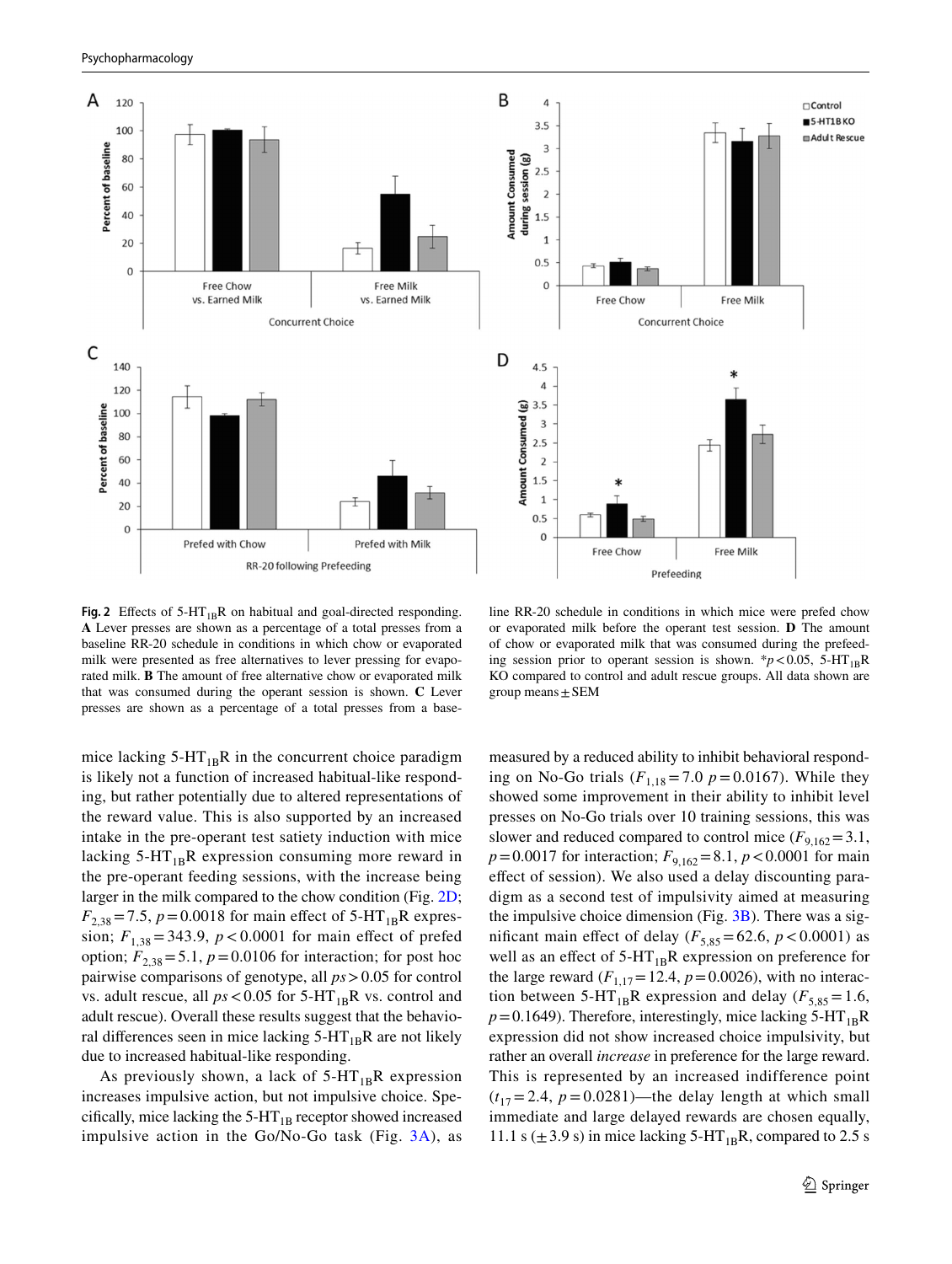

<span id="page-9-0"></span>**Fig. 3** Absence of  $5-HT_{1B}R$  increases impulsive action but not delay or effort-based discounting. A Impulsivity index calculated as the proportion of successful Go trials minus the proportion of successful No-Go trials is shown as a measure of impulsive action (1.0 is the highest impulsivity that a mouse can display) over 10 days presented in 2-day bins. **B** Data from a delayed discounting paradigm are shown as the percentage of trials on which the large (delayed) reward was chosen, represented over delays ranging from 0 to 10 s. Inset shows discounting slope, with more negative slopes indicating a more impulsive choice behavior. **C** Performance on an efort-based discounting task is shown for mice lacking  $5-HT_{1B}R$  and controls as a percentage of trials in which the large reward was chosen, represented over effort requirements ranging from fixed-ratio (FR)1 to FR32 schedules. All data are shown as group means $\pm$ SEM

 $(\pm 1.0 \text{ s})$  in controls. However, the increased preference for the large reward was seen across all delays with no group differences in the slope of the discounting function  $(t_{17}=1.1,$  $p=0.2991$ ), suggesting that the effect of 5-HT<sub>1B</sub> is not on impulsivity. Rather, the overall increase in preference for the

large reward across all delays is shown by an upward shift in the discounting curve  $(t_{17}=2.0, p=0.0576$  for trend toward change in intercept) suggesting that the effect of  $5-HT_{1B}R$ on choice may be due to changes in valuation of the reward.

To assess if the increased preference for the large reward was unique to delays or could be seen more generally in reward value-decision making, we tested the behavior of mice lacking  $5-HT_{1B}R$  in an effort-based discounting task. A similar pattern to the delay discounting data emerged namely that mice lacking  $5-HT_{1B}R$  expression showed increased preference for the large reward, over all effort requirements (Fig. [3C](#page-9-0);  $F_{1,17} = 5.8$ ,  $p = 0.0273$  for main effect of 5-HT<sub>1B</sub>R expression;  $F_{6,102} = 19.9$ ,  $p < 0.0001$  for main effect of effort requirement;  $F_{6,102}=0.6$ ,  $p=0.6928$  for interaction). As seen in the delay discounting paradigm, there was no signifcant diference between groups in the slope of the discounting function  $(t_{17}=0.9, p=0.3754)$ , suggesting that the  $5-HT_{1B}R$  does not influence effort-based discounting, but rather might alter baseline reward value scaling.

Next, we addressed the hypothesis that an exaggerated representation of outcome value could arise from a diference in hedonic reactions to the reward. First, we measured amount of consumption to varied concentrations of evaporated milk reward used in operant tests (Fig S1). We found that mice lacking  $5-HT_{1B}R$  consume more evaporated milk than controls and increase their consumption as the reward concentration goes up, suggesting that they scale reward value differently  $(F_{1,17} = 5.9, p = 0.027$  for main effect of 5-HT<sub>1B</sub>R expression;  $F_{2,34} = 15.2$ ,  $p < 0.001$ for main effect of concentration;  $F_{2,34} = 4.4$ ,  $p = 0.020$  for interaction; for post hoc pairwise comparisons of genotype, *p*<0.01 at 66% milk concentration). Next, in order to test the effect of  $5-HT_{1B}R$  on hedonic value more directly, we used a standard lickometer to examine licking behavior to diferent concentrations of sucrose (Berridge and Robinson [2003;](#page-14-6) Dwyer [2012\)](#page-15-24). The lickometer reduces some of the motivational components required for operant-based tasks, and also eliminates the contribution of post-ingestive factors found in consumption tests, therefore allowing measurement of a more immediate hedonic reaction through analysis of licking behavior. Mice lacking  $5-HT_{1B}R$  expression showed overall increased in hedonic reactivity, as measured by increased licking for sucrose compared to controls (Fig.  $4A,B$ ;  $F_{1,9} = 12.0, p = 0.007$ ). Across different conditions, mice lacking  $5-HT_{1B}R$  also showed greater increases in total licks as the motivational state or value increased suggesting that these mice were scaling reward value differently  $(F_{1,9}=8.6, p=0.016$  for interaction of 5-HT<sub>1B</sub>R expression  $\times$  fed state;  $F_{1,9}$  = 4.8,  $p$  = 0.056 for suggestive interaction of  $5-HT_{1B}R$  expression x concentration). For all mice, there were main efects of deprivation state (food restricted vs. sated;  $F_{1,9}$ =89.9,  $p$  < 0.001) and sucrose concentration (2% vs. 10%,  $F_{1,9}$ =76.7,  $p$  < 0.001), as well as a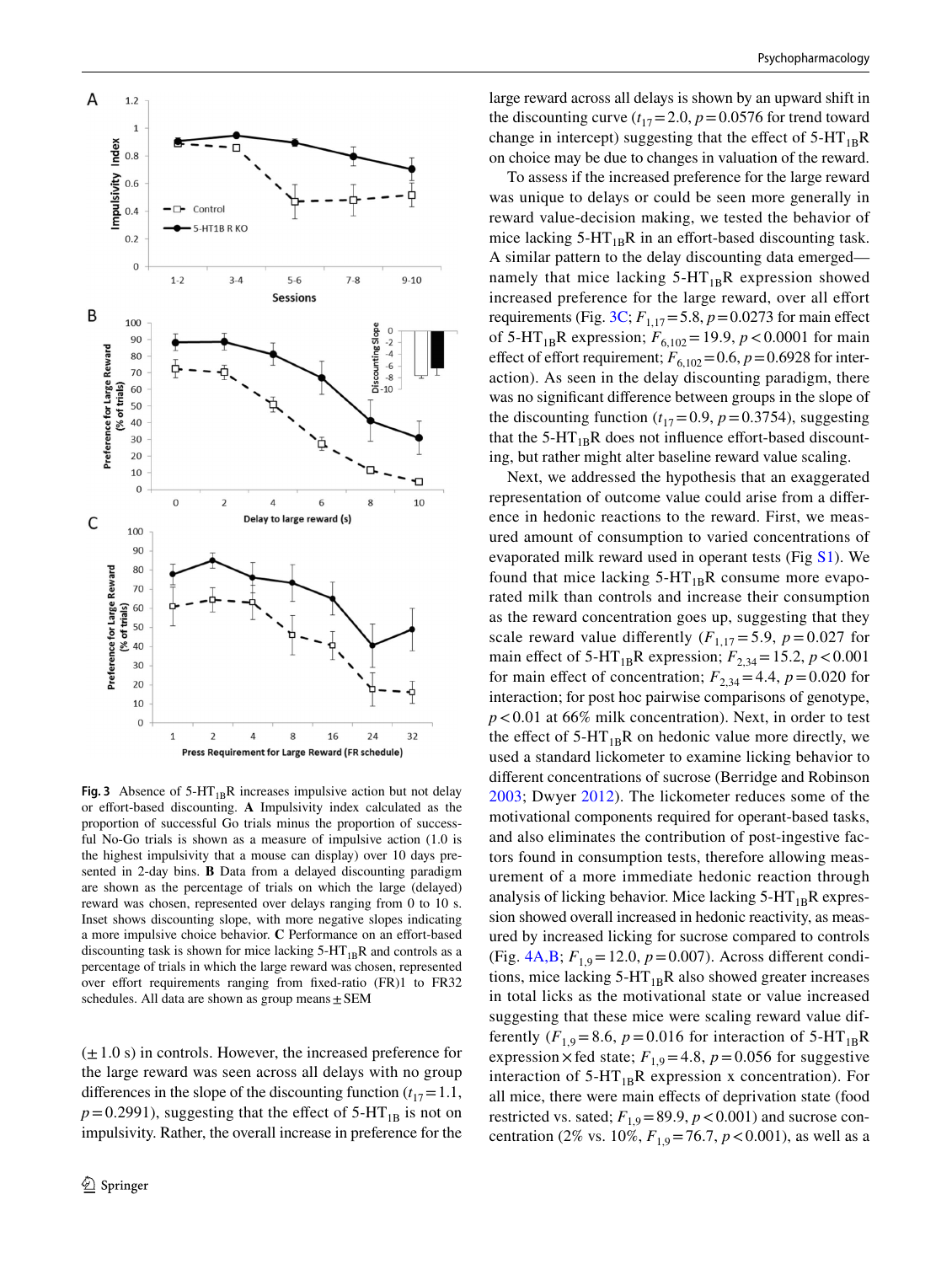<span id="page-10-0"></span>**Fig. 4**  $5-HT_{1B}R$  expression infuences hedonic valuation. Total number of licks to a spout delivering sucrose, shown in food restricted (**A**) and sated (**B**) conditions to 2% and 10% sucrose. Lick rate in the frst 2 min of the session, for food restricted (**C**) and sated (**D**) conditions to 2% and 10% sucrose. 1 All data are shown as group means  $\pm$  SEM



fed state  $\times$  concentration ( $F_{1,9}$ =85.9, *p* < 0.001), with mice licking more in the restricted and 10% sucrose conditions. We also examined lick rate during the frst 2 min of the sessions to remove any potential confound of effects of satiety on hedonic readouts since brief access durations reduce nontaste efects (Davis [1973](#page-15-22); Glendinning et al. [2002](#page-15-23)). Again, all groups had increased lick rates toward 10% sucrose  $(F_{1,9}=35.8, p<0.001$  for main effect) and in the restricted condition  $(F_{1,9} = 41.2, p < 0.001$  for main effect), with the increase being the largest in the restricted 10% condition  $(F_{1,9}=11.5, p=0.008$  for concentration  $\times$  fed state interaction). Mice lacking  $5-HT_{1B}$  R expression showed increased lick rates that approached significance (Fig.  $4C$ , D;  $F$ <sub>1,9</sub>=4.3,  $p=0.069$ ). Together, these results show that mice lacking  $5-HT_{1B}R$  expression have exaggerated licking responses compared to controls across all conditions, though importantly maintain the normal relative changes based on motivational state and concentration. This suggests that the absence of the 5-HT<sub>1B</sub>R acts to shift the scale of the normal valuation of reward.

We also addressed the possibility that the effects of  $5-HT_{1B}R$  expression were due to increased feeding drive rather than specifc to reward responsivity. There were no significant differences in chow intake between  $5-HT_{1B}R KO$ and littermate control mice in either restricted (Fig S2A;  $F_{1,14}=0.4$ ,  $p=0.555$  for 5-HT<sub>1B</sub>R expression;  $F_{2,28}=0.3$ ,  $p = 0.758$  for 5-HT<sub>1B</sub>R expression  $\times$  time interaction) or sated conditions (Fig S2B;  $F_{1,14} = 0.4$ ,  $p = 0.524$ ). All mice consume more food over longer periods of time in a deprived state  $(F_{2,28} = 463.8, p < 0.001)$ , with males consuming more in general and increasing with length of time  $(F_{1,14}=10.3)$ ,  $p=0.006$  for sex;  $F_{2,28}=14.6$ ,  $p<0.001$  for sex  $\times$  time interaction). This efect of increased consumption in males also occurred in the 24-h sated period  $(F_{1,14}=11.9, p=0.004)$ . Importantly, there was no interaction of  $5-HT_{1B}R$  expression and sex in either experiment  $(F_{1,14}=0.1, p=0.725)$ and  $F_{1,14}=0.1$ ,  $p=0.725$ ). These results suggest that the increase in reward-motivated behaviors seen in the absence of  $5-HT_{1B}Rs$  is not due to a general increase in hunger or feeding, and thus lends support to our interpretation that  $5-HT_{1B}R$  influences the valuation of palatable rewards.

So far, we have shown that mice lacking  $5-HT_{1B}R$ respond more vigorously to palatable rewards. We suggest that the exaggerated hedonic responses may be the result of higher value representations of reward, which also serve to increase goal-directed behavior relative to controls. We performed a modifed Pavlovian-to-instrumental transfer (PIT) study to assess if a reward-paired cue motivates instrumental responding differently in the absence of  $5-HT_{1B}R$ expression. During the initial associative learning phase, all mice learned to discriminate between cues as measured by increased head entries into reward receptacle dur-ing the CS + compared to the CS – (Fig. [5A](#page-11-0);  $F_{11,132}$  = 4.5,  $p < 0.001$  for main effect of session;  $F_{1,12} = 10.6$ ,  $p = 0.007$ for main effect of CS type;  $F_{11,132} = 6.4$ ,  $p < 0.001$  for ses $sion \times CS$  type interaction). There were no significant efects of genotype during the Pavlovian training phase  $(F_{1,12}=0.8, p=0.401$  for main effect;  $F_{11,132}=0.5, p=0.922$ and  $F_{1,12} = 1.0$ ,  $p = 0.343$  for interaction of genotype with session or CS type, respectively;  $F_{11, 132} = 0.7$ ,  $p = 0.709$ for genotype  $\times$  session  $\times$  CS type interaction). However, mice lacking  $5-HT_{1B}R$  expression displayed higher levels of lever pressing for the  $CS + in$  the instrumental transfer test compared to controls (Fig. [5B](#page-11-0);  $t_{12} = 3.1$ ,  $p = 0.0107$ ). Importantly, the transfer test was performed in the absence of any prior instrumental training, highlighting the role of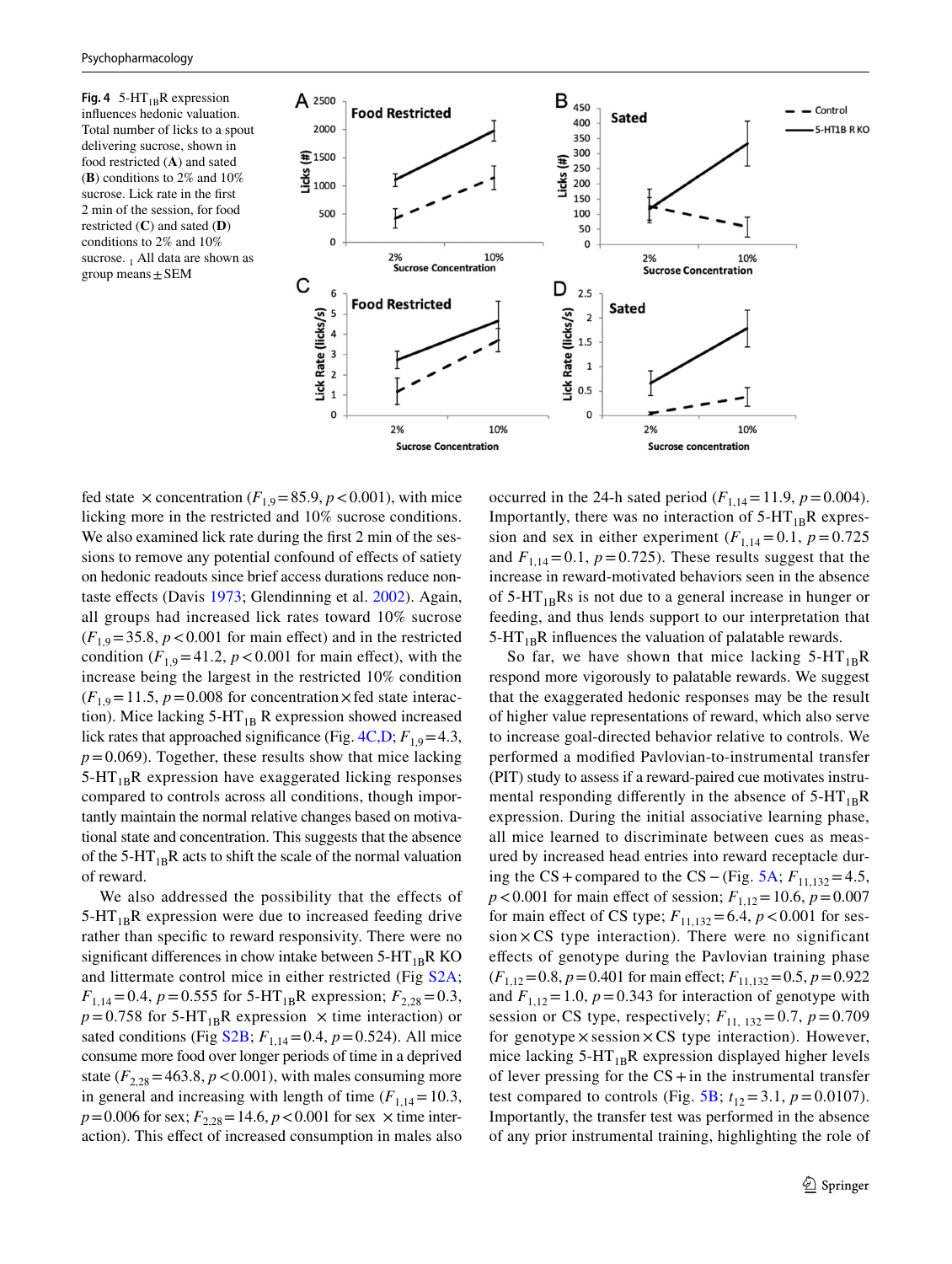

<span id="page-11-0"></span>**Fig. 5** Lack of  $5-HT_{1B}R$  expression results in increased responding in a modifed Pavlovian-to-instrumental transfer test. **A** Head entries into the reward receptacle are shown for 12 sessions of Pavlovian training represented as group means  $(\pm$  SEM) of the increase in the number responses per minute (rpm) during the CS compared to rpm during 10 s of the ITI immediately preceding the CS. **B** Performance

on the instrumental transfer test is shown as the increase in the number of lever presses for the CS+over the number of lever presses for the CS−(diference score). Each animal is represented (open circle, controls; solid circle,  $5-HT_{1B}R$  KO mice), as well as the group means  $(-)\pm$ SEM

the  $CS + in$  promoting acquisition of instrumental behavior, rather than a potentiation of a previously learned responseoutcome association. This suggests that the value attributed to the CS+motivates instrumental responding more in the absence of  $5-HT_{1B}R$  expression.

Given the effects of  $5-HT_{1B}$  on driving reward associated cue-motivated behavior, we next tested if alterations in reward valuation could also explain the increased impulsivity seen in mice lacking  $5-HT_{1B}R$  expression. We first developed and tested a novel paradigm—the Variable Value Go/No-Go, to directly examine how manipulating reward value could impact impulsive action on a trial-by-trial basis (Fig. [6A](#page-12-0)). By varying reward value in a Go/No-Go paradigm within a single session, we could compare impulsivity within mice between trials in which large or small rewards were expected. In control mice, we found that mice were more impulsive on large compared to small reward trials (Fig S3;  $F_{1,11}$  = 19.1,  $p$  < 0.001 for main effect of reward size) which decreases over days  $(F_{9,99} = 7.0, p < 0.001$  for main effect of days;  $F_{9,99} = 2.2$ ,  $p = 0.025$  for interaction of reward  $\times$  days). The increased impulsivity index in the large reward condition was infuenced by both more correct Go trials and more incorrect No-Go trials  $(F_{1,11}=19.1, p=0.001$  for main effect of reward size), with faster responding on large reward trials  $(F_{1,11} = 9.5, p = 0.010)$ . Using this novel paradigm, we were then able to investigate the role of increased reward valuation in  $5-HT_{1B}R$ -induced deficits in impulsive action, and test whether the increased impulsivity in mice lacking  $5-HT_{1B}R$  expression could be ameliorated by decreasing reward value. Our results show that the increased impulsivity in mice lacking  $5-HT_{1B}R$  was ameliorated, in part, by reducing the reward value by three times. Specifcally, behavior on small reward trials in mice lacking  $5-HT_{1B}R$ 

was similar to that of high reward trials in controls (Fig. [6B](#page-12-0);  $F_{1,16}$ =6.3, *p*=0.023 for main effect of 5-HT<sub>1B</sub>R expression;  $F_{1,16}$ =25.9,  $p$  < 0.001 for main effect of reward size). Overall, both a lack of  $5-HT_{1B}R$  expression and a larger reward magnitude increased impulsivity as seen in false alarm rates and hit rates (Fig. [6C,D;](#page-12-0)  $F_{1,16} = 6.3$ ,  $p = 0.023$  for main effect of 5-HT<sub>1B</sub>R expression;  $F_{1,16}$ =25.9,  $p$  < 0.001 for main effect of reward size). These effects could also be read out by decreased response latencies in mice lacking 5-HT<sub>1B</sub>R and in controls on large reward trials (Fig.  $6E, F$ ;  $F_{1,16}$ =4.7,  $p$  = 0.046 for main effect of 5-HT<sub>1B</sub>R expression;  $F_{1,16}$ =46.7,  $p$  < 0.001 for main effect of reward size). Interestingly, this shows that  $5-HT_{1B}R$ -associated impulsivity can be reduced by decreasing the reward value and suggests that alterations in reward value alone can lead to increased impulsivity. Our data suggest that reward reactivity is an important behavioral component to measure in the study of the neural circuits underlying impulsivity, and point to a behavioral mechanism through which serotonin infuences impulsive action.

### **Discussion**

Overall, our data points to a role for altered reward value representation in the serotonin modulation of impulsive behavior. Specifically, we show that  $5-HT_{1B}R$  expression infuences goal-directed behavior, motivation, PIT, and hedonic valuation, along with efects on impulsive action, but not impulsive choice. We also tested a subset of these phenotypes with adult rescue of  $5-HT_{1B}R$  expression which rescued normal behavior, suggesting ongoing modulation of neural circuits rather than compensatory efects.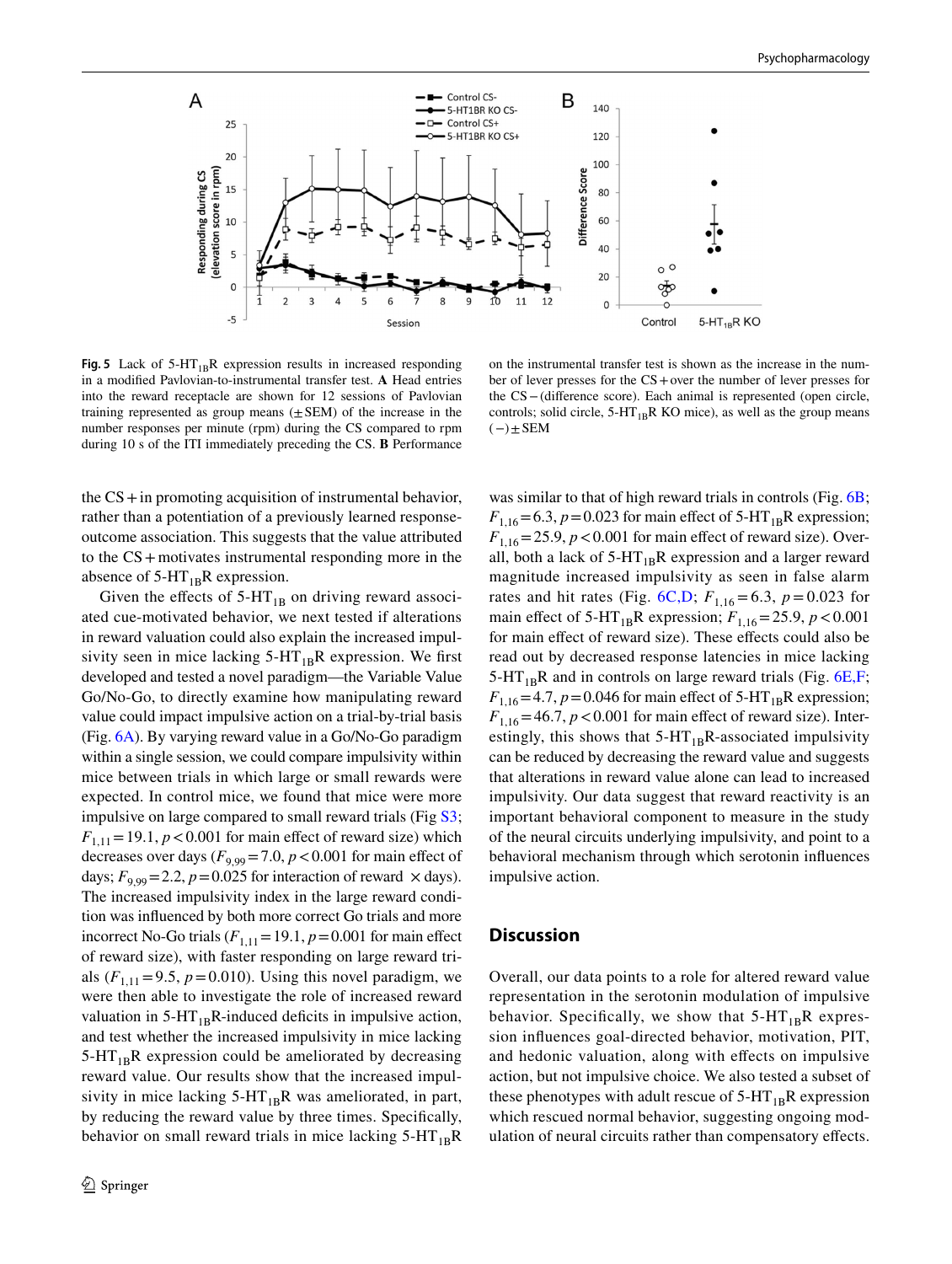

<span id="page-12-0"></span>**Fig. 6** Decreasing reward value ameliorates  $5-HT_{1B}R$ -related impulsivity. **A** Diagram of Variable Value Go/No-Go paradigm. **B** Impulsivity index calculated as the proportion of successful Go trials minus the proportion of successful No-Go trials is shown as a measure of impulsive action (1.0 is the highest impulsivity that a mouse can dis-

play) over 10 days presented in 2-day bins. Data is shown for each small and large reward trials for controls and  $5-HT_{1B}R$  KOs. **C** Hit rate for Go trials and **D** false alarm rate for No-Go trials. **E** Latency to press the lever for Go trials and for **F** No-Go trials. All data are shown as group means  $\pm$  SEM

While, we have previously shown that  $5-HT_{1B}R$  receptor expression infuences impulsive action during adulthood, we now provide a behavioral mechanism of action. First, mice lacking  $5-HT_{1B}R$  expression show increases in hedonic responses to sucrose, compared to controls. We propose that this may be a readout of increased valuation of rewards. This interpretation is consistent with a recent study which illustrates the influence of  $5-HT_{1B}R$  on the representation of outcomes through changes in sensitivity to the sensory qualities of reinforcers (Corbit et al. [2019\)](#page-15-25). Interestingly, in our studies, mice lacking  $5-HT_{1B}R$  expression also show increased goal-directed responding, which is sensitive to extinction and devaluation, and we propose that this is driven by increased valuation of the reward. This is supported by increased responding seen in the PIT study in 5-HT<sub>1B</sub>R KO mice, which suggests that a higher attribution of value to the  $CS +$  (acquired during the Pavlovian training) motivates higher levels of instrumental responding. Taken together with the effects of  $5-HT_{1B}R$  on impulsive action, these data point to the possibility that the influence of  $5-HT_{1B}R$  on reward valuation may contribute to the efects on goal-directed behavior and motivation, as well as on impulsive action.

Previous studies in humans and animal models have examined the relationship between hedonic value and impulsivity (Anker et al. [2008](#page-14-7); Mechelmans et al. [2017;](#page-15-26) Weafer et al. [2014](#page-16-5)). In rats, increased sucrose-seeking is associated with increased impulsive action (measured in the 5-choice serial reaction time task) (Diergaarde et al. [2009\)](#page-15-27), and rats bred for high sucrose consumption displayed higher levels of impulsive action (on the Go/No-Go task) when responding for cocaine (Anker et al. [2008\)](#page-14-7), and also higher levels of impulsive choice (on the delay discounting task) (Perry et al. [2007](#page-16-19)). Though in humans, one study showed that increased hedonic value measured with varying sweet concentrations is associated with increases in impulsive choice (assessed in a delay discounting task), but not impulsive action (measured in a Go/No-Go paradigm) (Weafer et al. [2014](#page-16-5)). However, a confound in the interpretation of many of these studies suggesting associations between reward value and impulsivity arises from between-subjects designs measuring more trait-like phenotypes. This leaves open the possibility for another trait-level behavioral construct to mediate the association between reward value and impulsivity (e.g., learning about appetitive goal-directed behavioral contingencies). In order to test the causal association of higher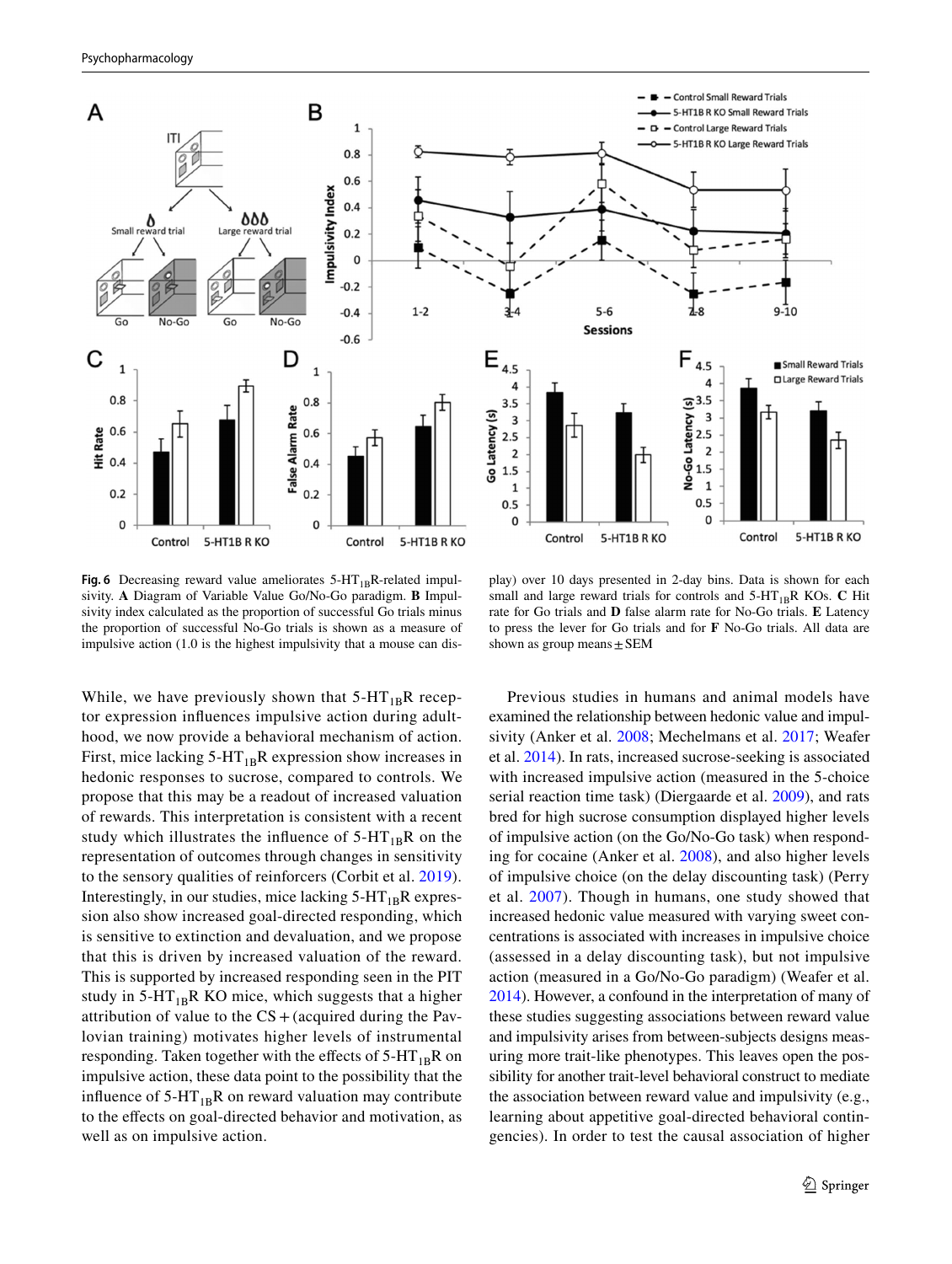valued incentive stimuli leading to increased impulsivity, we developed a within-subject, within-session experiment varying reward value, and could therefore directly measure the efects on impulsive action in the Go/No-Go task. The results from this Variable Value Go/No-Go paradigm show that increased reward value causes increased impulsive action as measured by a decrease in behavioral inhibition in No-Go trials. This supports a causal role for reward value in impulsive action. Furthermore, we were able to increase the impulsivity in controls to similar levels to that seen in mice lacking  $5-HT_{1B}R$  by tripling the reward value. This suggests that the impulsive phenotype seen in mice lacking  $5-HT_{1B}R$ could feasibly be derived by only changing the subjective value of the reward.

Given that past studies have implicated serotonin in the regulation of feeding and locomotion, alternative interpretations for our data include that the phenotypes are driven by an influence of  $5-HT_{1B}R$  on increased hunger drive or general activity. To rule out hunger, we directly measured feeding behavior, and found no efect on food intake in fed or restricted conditions. Importantly, past work implicating 5-HT<sub>1B</sub>R in body weight regulation in the original 5-HT<sub>1B</sub>R knockout mouse line (generated in the 1980s) includes a methodological limitation of not controlling for genetic background (using non-congenic, non-littermate controls) making reported effects on bodyweight difficult to interpret (Bouwknecht et al. [2001b](#page-15-28); Lee et al. [2004](#page-15-29)). Other pharmacology work has reported that  $5-HT_{1B}R$  agonists decrease food consumption; however, we suggest that these effects are derived from a non-specific behavioral effect on motivation, and because of the use of large doses that may bind non-specifcally (Lee et al. [2004](#page-15-29)). For example, the authors report no effect on feeding at 5 mg/kg of the  $5-HT_{1B}R$  agonist CP-94,253, a dose that elicits behavioral efects on impulsivity, and report that the effects on food intake were only seen at doses more than twice at high (10–20 mg/kg). These higher doses also have suggestive or signifcant efects on feeding in  $5-HT_{1B}R$  KO mice suggesting non-specific binding. Additionally, the idea that  $5-HT_{1B}R$  influences motivation for non-food reward is further supported by past studies showing increased motivation for cocaine in  $5-HT_{1B}R$  KO mice (Rocha et al. [1998](#page-16-12)). To address the possibility that the reported phenotypes are due to hyperactivity, we also referenced past work in the  $5-HT_{1B}R$  KO mouse. This past report of  $5-HT_{1B}R$  involvement in modulating a hyperactive response was specifc to non-entrained stimuli (unexpected intruder in the resident-intruder task or disturbance by an experimenter) in a startle-like manner rather than a conditioned response to an entrained stimulus (Bouwknecht et al. [2001a\)](#page-15-30). We would argue the unexpected and potentially stressful stimuli which induce the startle-like hyperactivity are unlike any stimuli presented in our studies. In fact, our data shows increased responding in a stimulus-free

well-learned action-outcome contingency. Additionally, our results show that extinction and pre-feeding both reduce responding to control levels which would not be expected in a model of general hyperactivity. Based on these reports and our results, we maintain our initial interpretation that the behavioral efects seen here are not likely due to a change in feeding drive or activity, but rather an exaggeration of the representation of hedonic value of rewarding stimuli.

Past work has examined the role of  $5-HT_{1B}R$  in the modulation of a number of models of psychiatric disorders which present with reward-related dysfunctions including addiction and depression. However, there has been limited careful exploration of the underlying behavioral mechanisms that contribute to these  $5-HT_{1B}R$ -associated phenotypes which is important for our understanding of complex behavioral processes found across multiple psychiatric disorders. Our data presents a basic reward reactivity-related phenotype that may serve as a framework for synthesizing these previously reported varied efects. Additionally, our work on behavioral mechanisms adds value to past and future studies investigating the neural circuit mechanisms through which  $5-HT_{1B}R$ exerts its efects on more complex phenotypes seen in substance use disorder and major depressive disorder.

Early studies in the original  $5-HT_{1B}R$  KO mouse line showed an increased motivation for (Castanon et al. [2000](#page-15-31); Rocha et al. [1997](#page-16-20), [1998\)](#page-16-12) and decreased motivation for cocaine following  $5-HT_{1B}$  receptor agonist administration (Acosta et al. [2005](#page-14-1)), now we can investigate the circuit specific effects of  $5-HT_{1B}R$  on drug taking behavior. We propose a role for  $5-HT_{1B}Rs$  expressed on the terminals of nucleus accumbens shell neurons, particularly in the rewarding properties of low-doses of cocaine that do not induce reward behavior in controls (Barot et al. [2007](#page-14-8); Hoplight et al. [2007;](#page-15-32) Pentkowski et al. [2012\)](#page-16-21). Additional work also implicates  $5-HT_{1B}R$  expression on these accumbens projection neurons in the consumption of ethanol (Furay et al.  $2011$ ). Alterations in ventral striatal 5-HT<sub>1B</sub>R expression are also seen in major depressive disorder (Murrough et al. [2011a,](#page-16-22) [2011b](#page-16-23)), and in rodents,  $5-HT_{1B}R$  expression in the ventral striatum is implicated in inducing depressive states (Alexander et al. [2010;](#page-14-9) Svenningsson et al. [2006](#page-16-24)). Finally, the  $5-HT_{1B}R$  has also been examined in the context of social reward. Particularly, the rewarding properties of social behavior in mice requires activation of  $5-HT_{1B}Rs$  in the nucleus accumbens (Dolen et al. [2013\)](#page-15-34). On one hand, these neural mechanisms point to a potential neural circuit mechanism for our results, and concurrently, our studies provide the behavioral mechanistic link between the circuit level mechanisms and the complex behavioral readouts.

It is interesting to note that the increasing reward value was associated with increased impulsive action, but not impulsive choice. Specifcally, in the delay discounting task used to measure impulsive choice, mice lacking  $5-HT_{1B}R$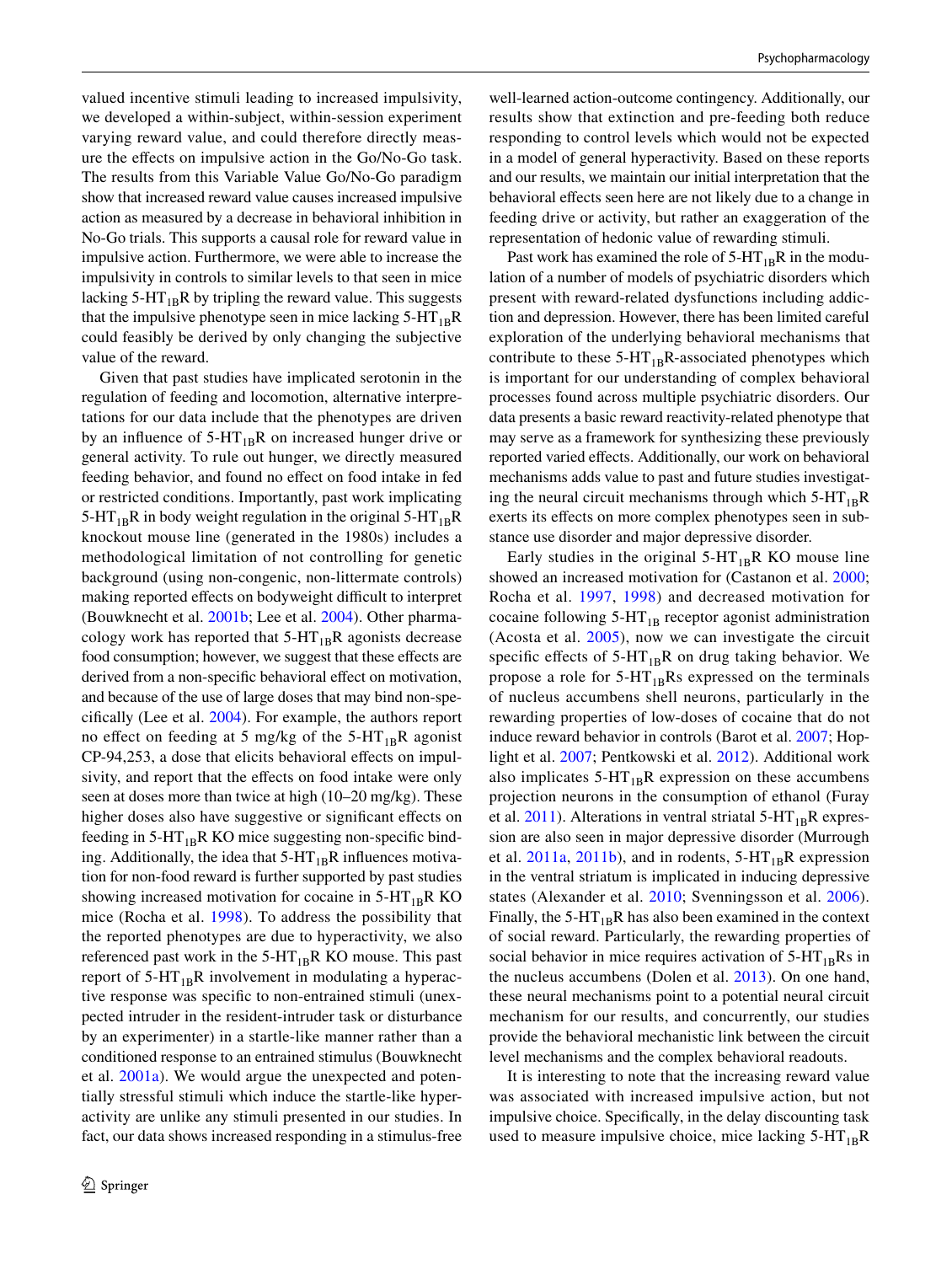expression chose the large delayed reward more than controls across all delays. This increased preference was seen in trials without any delay, suggesting that the diferences seen in the delay discounting task are not due to changes in the tolerance to delay, but rather to some factor that is common across all delays, such as reward valuation. This interpretation is consistent with past studies which have found that rats prone to attribute incentive salience to reward cues show increased impulsive action but not impulsive choice (Lovic et al. [2011\)](#page-15-6). Though there is evidence that also supports a link between the sensitivity to the hedonic valuation of sweet reward and impulsive choice, it is possible that  $5-HT_{1B}R$  signaling acts through striatal mechanisms to link reward value and impulsive action rather than cortical areas like the vmPFC which may mediate the link between sweet taste activated reward and delay discounting (Rudenga and Small [2013](#page-16-25); Sellitto et al. [2010;](#page-16-26) Weafer et al. [2014\)](#page-16-5). This would fit with the lower relative levels of  $5-HT_{1B}R$  protein expression in the cortex compared to the ventral striatum (Boschert et al. [1994](#page-15-35); Varnas et al. [2005\)](#page-16-27). Indeed, a lack of  $5-HT_{1B}R$  expression results in increased dopamine release in the nucleus accumbens, which is a substrate for goalmotivated behaviors and impulsive action (Pecina and Berridge [2005;](#page-16-28) Pisansky et al. [2019](#page-16-29); Sesia et al. [2008;](#page-16-30) Taha and Fields  $2006$ ). Understanding the 5-HT<sub>1B</sub>R-induced changes in reward reactivity that correlate with behavioral inhibition in impulsive action paradigms, but not temporal discounting in impulsive choice paradigms, may shed light on the neural circuits which underlie psychopathologies that have disordered reward responsiveness and impulsivity.

Overall, we propose that a behavioral mechanism for the efect of serotonin signaling on impulsive action is alterations in reward reactivity. While prior work demonstrated a role for  $5-HT_{1B}R$  expression in the modulation of impulsivity as well as the rewarding properties of drugs and social stimuli, our studies provide a unifying hypothesis for all of these effects by identifying a common underlying behavioral substrate. Specifically, we show that there is a causal effect of reward value on impulsive action in our novel Variable Value Go/No-Go paradigm and that decreasing reward value alone is enough to decrease  $5-HT_{1B}R$ -associated impulsivity. These studies contribute to research aimed at understanding factors that contribute to increases in impulsivity seen in clinical populations. Additionally, our research points to the utility of serotonin receptor-specifc treatment strategies to alter hedonic valuation for psychiatric disorders which involve dysregulated impulsivity.

**Supplementary Information** The online version contains supplementary material available at<https://doi.org/10.1007/s00213-021-05944-2>.

**Acknowledgements** We would like to thank Jun Ho Lee for lab management, Abigail Kalmbach for helpful assistance with the lickometer set-up, and Min Oh, Arati Sharma, and Anne George for help with data collection. We would also like to thank Professor Robert Leaton for his helpful comments on a previous version of this manuscript.

**Author contribution** SSD, EL, VMM, and KN acquired and managed the data. SSD, EL, and KN conducted data analysis. SSD and KN wrote the frst draft of the paper. SSD, KN, and PB designed the studies. All authors contributed to and approved the fnal version of the paper.

**Funding** Funding was provided by NIH R00 MH106731 to KMN.

#### **Declarations**

**Conflict of interest** The authors declare no competing interests.

**Open Access** This article is licensed under a Creative Commons Attribution 4.0 International License, which permits use, sharing, adaptation, distribution and reproduction in any medium or format, as long as you give appropriate credit to the original author(s) and the source, provide a link to the Creative Commons licence, and indicate if changes were made. The images or other third party material in this article are included in the article's Creative Commons licence, unless indicated otherwise in a credit line to the material. If material is not included in the article's Creative Commons licence and your intended use is not permitted by statutory regulation or exceeds the permitted use, you will need to obtain permission directly from the copyright holder. To view a copy of this licence, visit<http://creativecommons.org/licenses/by/4.0/>.

### **References**

- <span id="page-14-1"></span>Acosta JI, Boynton FA, Kirschner KF, Neisewander JL (2005) Stimulation of 5-HT1B receptors decreases cocaine- and sucrose-seeking behavior. Pharmacol Biochem Behav 80:297–307
- <span id="page-14-9"></span>Alexander B, Warner-Schmidt J, Eriksson T, Tamminga C, Arango-Lievano M, Ghose S, Vernov M, Stavarache M, Musatov S, Flajolet M, Svenningsson P, Greengard P, Kaplitt MG (2010) Reversal of depressed behaviors in mice by p11 gene therapy in the nucleus accumbens. Science translational medicine 2:54ra76
- <span id="page-14-7"></span>Anker JJ, Gliddon LA, Carroll ME (2008) Impulsivity on a Go/No-go task for intravenous cocaine or food in male and female rats selectively bred for high and low saccharin intake. Behav Pharmacol 19:615–629
- <span id="page-14-2"></span>Balleine BW, Dickinson A (1998) The role of incentive learning in instrumental outcome revaluation by sensory-specifc satiety. Anim Learn Behav 26:46–59
- <span id="page-14-0"></span>Bari A, Robbins TW (2013) Inhibition and impulsivity: behavioral and neural basis of response control. Prog Neurobiol 108:44–79
- <span id="page-14-8"></span>Barot SK, Ferguson SM, Neumaier JF (2007) 5-HT(1B) receptors in nucleus accumbens eferents enhance both rewarding and aversive efects of cocaine. Eur J Neurosci 25:3125–3131
- <span id="page-14-6"></span>Berridge KC, Robinson TE (2003) Parsing reward. Trends Neurosci 26:507–513
- <span id="page-14-5"></span>Berridge KC, Robinson TE (2016) Liking, wanting, and the incentivesensitization theory of addiction. Am Psychol 71:670–679
- <span id="page-14-3"></span>Berridge KC, Robinson TE, Aldridge JW (2009) Dissecting components of reward: 'liking', 'wanting', and learning. Curr Opin Pharmacol 9:65–73
- <span id="page-14-4"></span>Berridge KC, Venier IL, Robinson TE (1989) Taste reactivity analysis of 6-hydroxydopamine-induced aphagia: implications for arousal and anhedonia hypotheses of dopamine function. Behav Neurosci 103:36–45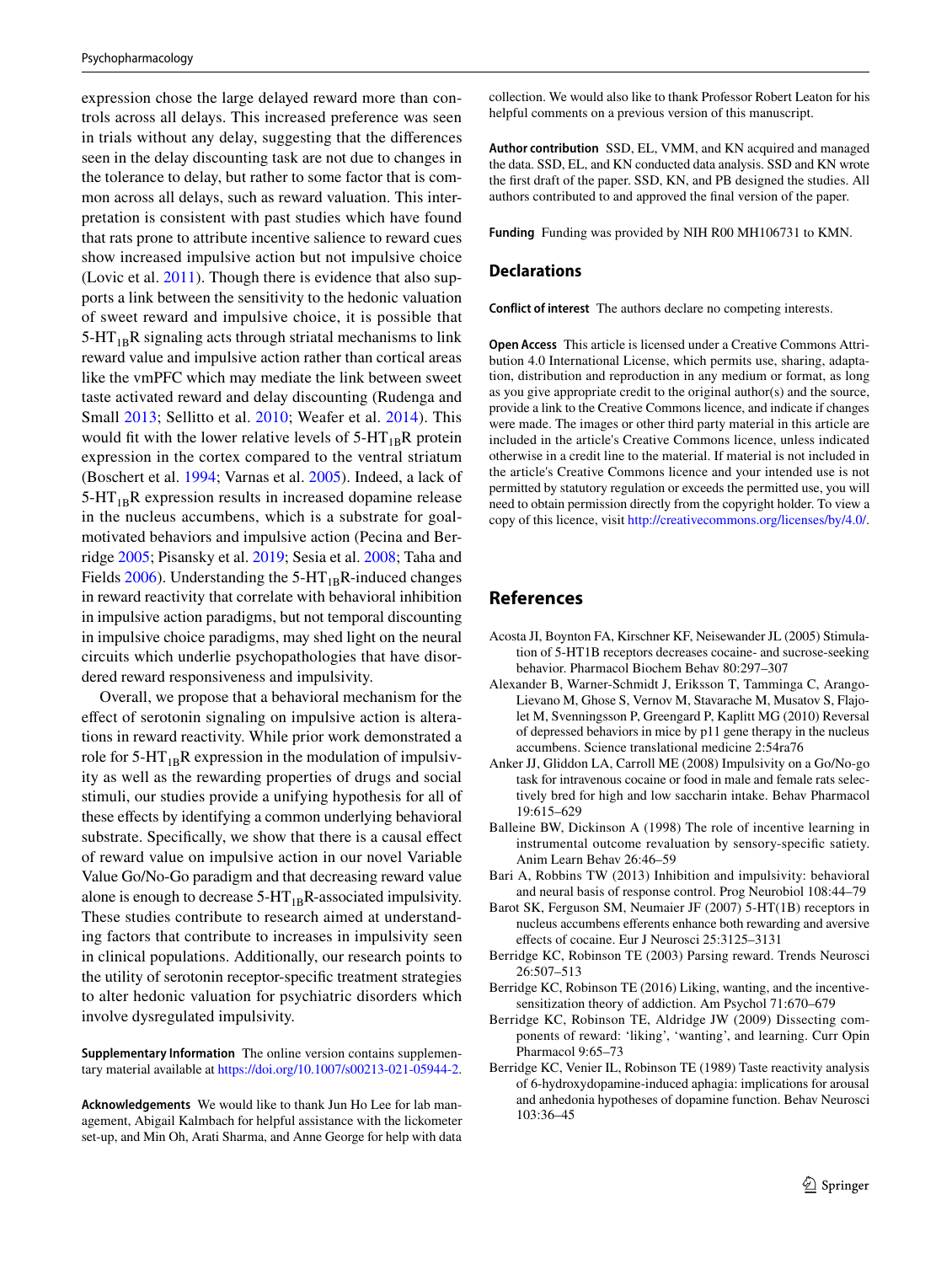- <span id="page-15-35"></span>Boschert U, Amara DA, Segu L, Hen R (1994) The mouse 5-hydroxytryptamine1B receptor is localized predominantly on axon terminals. Neuroscience 58:167–182
- <span id="page-15-30"></span>Bouwknecht JA, Hijzen TH, van der Gugten J, Maes RA, Hen R, Olivier B (2001a) Absence of 5-HT(1B) receptors is associated with impaired impulse control in male 5-HT(1B) knockout mice. Biol Psychiat 49:557–568
- <span id="page-15-28"></span>Bouwknecht JA, van der Gugten J, Hijzen TH, Maes RA, Hen R, Olivier B (2001b) Male and female 5-HT(1B) receptor knockout mice have higher body weights than wildtypes. Physiol Behav 74:507–516
- <span id="page-15-9"></span>Brunner D, Hen R (1997) Insights into the neurobiology of impulsive behavior from serotonin receptor knockout mice. Ann N Y Acad Sci 836:81–105
- <span id="page-15-11"></span>Cao J, LaRocque E, Li D (2013) Associations of the 5-hydroxytryptamine (serotonin) receptor 1B gene (HTR1B) with alcohol, cocaine, and heroin abuse. Am J Med Genet B Neuropsychiatr Genet 162B:169–176
- <span id="page-15-31"></span>Castanon N, Scearce-Levie K, Lucas JJ, Rocha B, Hen R (2000) Modulation of the efects of cocaine by 5-HT1B receptors: a comparison of knockouts and antagonists. Pharmacol Biochem Behav 67:559–566
- <span id="page-15-2"></span>Chamorro J, Bernardi S, Potenza MN, Grant JE, Marsh R, Wang S, Blanco C (2012) Impulsivity in the general population: a national study. J Psychiatr Res 46:994–1001
- <span id="page-15-25"></span>Corbit L, Kendig M, Moul C (2019) The role of serotonin 1B in the representation of outcomes. Sci Rep 9:2497
- <span id="page-15-15"></span>Crane NA, Gorka SM, Weafer J, Langenecker SA, de Wit H, Phan KL (2018) Neural activation to monetary reward is associated with amphetamine reward sensitivity. Neuropsychopharmacology 43:1738–1744
- <span id="page-15-3"></span>Dalley JW, Everitt BJ, Robbins TW (2011) Impulsivity, compulsivity, and top-down cognitive control. Neuron 69:680–694
- <span id="page-15-0"></span>Dalley JW, Robbins TW (2017) Fractionating impulsivity: neuropsychiatric implications. Nat Rev Neurosci 18:158–171
- <span id="page-15-22"></span>Davis JD (1973) The effectiveness of some sugars in stimulating licking behavior in the rat. Physiol Behav 11:39–45
- <span id="page-15-12"></span>Dickinson A, Balleine B (1994) Motivational control of goal-directed action. Anim Learn Behav 22:1–18
- <span id="page-15-14"></span>Dickinson A, Balleine B (1995) Motivational control of instrumental action. Curr Dir Psychol Sci 4:162–167
- <span id="page-15-13"></span>Dickinson A, Balleine B (2002) The role of learning in the operation of motivational systems. In: Gallistel CR (ed) Stevens' handbook of experimental psychology: learning, motivation, and emotion, 3rd vol. Wiley and Sons, New York, pp 497–534
- <span id="page-15-27"></span>Diergaarde L, Pattij T, Nawijn L, Schofelmeer AN, De Vries TJ (2009) Trait impulsivity predicts escalation of sucrose seeking and hypersensitivity to sucrose-associated stimuli. Behav Neurosci 123:794–803
- <span id="page-15-4"></span>Diergaarde L, Pattij T, Poortvliet I, Hogenboom F, de Vries W, Schoffelmeer AN, De Vries TJ (2008) Impulsive choice and impulsive action predict vulnerability to distinct stages of nicotine seeking in rats. Biol Psychiat 63:301–308
- <span id="page-15-16"></span>Dissabandara LO, Loxton NJ, Dias SR, Dodd PR, Daglish M, Stadlin A (2014) Dependent heroin use and associated risky behaviour: the role of rash impulsiveness and reward sensitivity. Addict Behav 39:71–76
- <span id="page-15-34"></span>Dolen G, Darvishzadeh A, Huang KW, Malenka RC (2013) Social reward requires coordinated activity of nucleus accumbens oxytocin and serotonin. Nature 501:179–184
- <span id="page-15-21"></span>Drew MR, Simpson EH, Kellendonk C, Herzberg WG, Lipatova O, Fairhurst S, Kandel ER, Malapani C, Balsam PD (2007) Transient overexpression of striatal d2 receptors impairs operant motivation and interval timing. J Neurosci 27:7731–7739
- <span id="page-15-24"></span>Dwyer DM (2012) EPS Prize Lecture. Licking and liking: the assessment of hedonic responses in rodents. Q J Exp Psychol 65:371–394
- <span id="page-15-5"></span>Ferland JM, Zeeb FD, Yu K, Kaur S, Taves MD, Winstanley CA (2014) Greater sensitivity to novelty in rats is associated with increased motor impulsivity following repeated exposure to a stimulating environment: implications for the etiology of impulse control deficits. Eur J Neurosci 40:3746-3756
- <span id="page-15-7"></span>Fletcher PJ, Tampakeras M, Sinyard J, Higgins GA (2007) Opposing effects of  $5-HT(2A)$  and  $5-HT(2C)$  receptor antagonists in the rat and mouse on premature responding in the fve-choice serial reaction time test. Psychopharmacology 195:223–234
- <span id="page-15-33"></span>Furay AR, Neumaier JF, Mullenix AT, Kaiyala KK, Sandygren NK, Hoplight BJ (2011) Overexpression of 5-HT(1B) mRNA in nucleus accumbens shell projection neurons diferentially afects microarchitecture of initiation and maintenance of ethanol consumption. Alcohol 45:19–32
- <span id="page-15-19"></span>Gaher RM, Hahn AM, Shishido H, Simons JS, Gaster S (2015) Associations between sensitivity to punishment, sensitivity to reward, and gambling. Addict Behav 42:180–184
- <span id="page-15-23"></span>Glendinning JI, Gresack J, Spector AC (2002) A high-throughput screening procedure for identifying mice with aberrant taste and oromotor function. Chem Senses 27:461–474
- <span id="page-15-8"></span>Higgins GA, Silenieks LB, Altherr EB, MacMillan C, Fletcher PJ, Pratt WE (2016) Lorcaserin and CP-809101 reduce motor impulsivity and reinstatement of food seeking behavior in male rats: implications for understanding the anti-obesity property of 5-HT2C receptor agonists. Psychopharmacology 233:2841–2856
- <span id="page-15-32"></span>Hoplight BJ, Vincow ES, Neumaier JF (2007) Cocaine increases 5-HT1B mRNA in rat nucleus accumbens shell neurons. Neuropharmacology 52:444–449
- <span id="page-15-20"></span>Jimenez-Murcia S, Fernandez-Aranda F, Mestre-Bach G, Granero R, Tarrega S, Torrubia R, Aymami N, Gomez-Pena M, Soriano-Mas C, Steward T, Moragas L, Bano M, Del Pino-Gutierrez A, Menchon JM (2017) Exploring the relationship between reward and punishment sensitivity and gambling disorder in a clinical sample: a path modeling analysis. J Gambl Stud 33:579–597
- <span id="page-15-17"></span>Jonker NC, Ostafn BD, Glashouwer KA, van Hemel-Ruiter ME, de Jong PJ (2014) Reward and punishment sensitivity and alcohol use: the moderating role of executive control. Addict Behav 39:945–948
- <span id="page-15-18"></span>Kamarajan C, Pandey AK, Chorlian DB, Manz N, Stimus AT, Bauer LO, Hesselbrock VM, Schuckit MA, Kuperman S, Kramer J, Porjesz B (2015) Reward processing deficits and impulsivity in high-risk offspring of alcoholics: a study of event-related potentials during a monetary gambling task. Int J Psychophysiol 98:182–200
- <span id="page-15-29"></span>Lee MD, Somerville EM, Kennett GA, Dourish CT, Clifton PG (2004) Reduced hypophagic efects of d-fenfuramine and the 5-HT2C receptor agonist mCPP in 5-HT1B receptor knockout mice. Psychopharmacology 176:39–49
- <span id="page-15-6"></span>Lovic V, Saunders BT, Yager LM, Robinson TE (2011) Rats prone to attribute incentive salience to reward cues are also prone to impulsive action. Behav Brain Res 223:255–261
- <span id="page-15-1"></span>MacKillop J, Weafer J, Gray JC, Oshri A, Palmer A, de Wit H (2016) The latent structure of impulsivity: impulsive choice, impulsive action, and impulsive personality traits. Psychopharmacology 233(18):3361–3370.<https://doi.org/10.1007/s00213-016-4372-0>
- <span id="page-15-10"></span>Matuskey D, Bhagwagar Z, Planeta B, Pittman B, Gallezot JD, Chen J, Wanyiri J, Najafzadeh S, Ropchan J, Geha P, Huang Y, Potenza MN, Neumeister A, Carson RE, Malison RT (2014) Reductions in brain 5-HT1B receptor availability in primarily cocaine-dependent humans. Biol Psychiat 76:816–822
- <span id="page-15-26"></span>Mechelmans DJ, Strelchuk D, Donamayor N, Banca P, Robbins TW, Baek K, Voon V (2017) Reward sensitivity and waiting